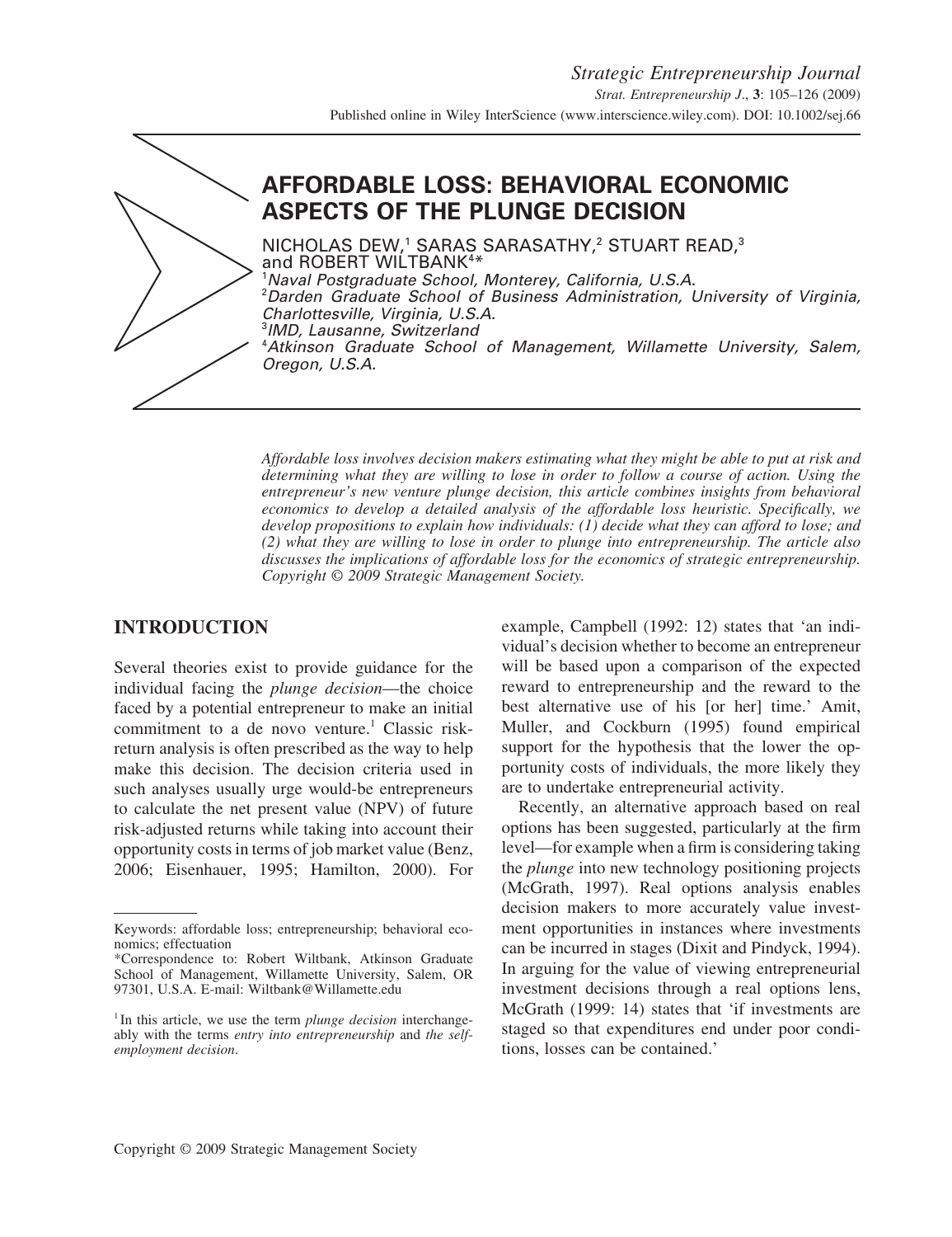A third approach based on the *affordable loss* principle has been outlined by Sarasvathy (2001a). This heuristic was induced from empirical studies of entrepreneurial expertise (Sarasvathy, 2001b), as experts (Chase and Simon, 1973) exhibit high performance in their domains (Ericsson and Lehmann, 1996). Affordable loss is one component of effectuation, a set of heuristics for making decisions under uncertainty. While there is a large body of theoretical work on the financial and behavioral economic bases for neoclassical investment theory (NCIT) and real options (Dixit and Pindyk, 1994; McMullen and Shepherd, 2006; Wennberg, Folta, and Delmar, 2006; Lee, Peng, and Barney, 2007), there is very little detail on how affordable loss works, little clarity about the behavioral assumptions upon which it is based, and few particulars about how this concept relates to these other approaches. Most importantly, as it currently stands, affordable loss is little more than an observed heuristic induced from studies of entrepreneurial expertise. It is not yet theoretically situated in either financial or behavioral economics. This article attempts to address this gap by explicitly relating the heuristic to existing results from behavioral economics.<sup>2</sup> In other words, to take preliminary steps to address the research question of how a behavioral economic perspective theoretically can deepen our understanding of the empirically induced decision heuristic of affordable loss. The *plunge decision* of the entrepreneur provides a uniquely appropriate context for deriving these theoretically meaningful relationships.

This article makes two key contributions to scholars of strategic entrepreneurship. First, we hope to expand the theoretically informed and practically useful toolbox available to decision makers under uncertainty. Second, we hope to contribute to the exciting new conversation about a more *creative* view of entrepreneurship and the market process, as fostered by this journal.

After a brief literature review on the making and finding of entrepreneurial opportunities and the risktaking rationalities they entail, we briefly summarize the empirical basis for the use of affordable loss by expert entrepreneurs. We begin the section entitled *Behavioral Aspects of Affordable Loss* with an

outline of the key features of the affordable loss heuristic in comparison with NCIT and real options, and then delve into the behavioral aspects of the plunge decision using affordable loss. Thereafter, we discuss the implications of affordable loss for the frequency of start-up activity, the cost of failed starts, and the efficiency of new ventures that grow.

# **MAKING AS WELL AS FINDING ENTREPRENEURIAL OPPORTUNITIES**

#### **Going beyond a** *discovery* **view of entrepreneurship**

It is perhaps not an accident that the very first article in the special launch issue of the *Strategic Entrepreneurship Journal* outlines the alternative possibilities of studying entrepreneurship as an engine of making, and not merely one of discovery (Alvarez and Barney, 2007). Several other articles pick up on this theme in a variety of ways as well. Even traditional sociological approaches were pushed beyond the deterministic influences of existing social networks to the formation of new networks (Aldrich and Kim, 2007). And Baron (2007) emphasized the *active* element in new venture creation, even while emphasizing the role of well-trodden relationships between automated cognitive processes resulting in recognition of opportunities already fully formed and *out there* in the environment.

Of particular note is Miller's (2007) exposition of risk and rationality that offers a *contingent* perspective on risk and rationality. His starting point is prior descriptions of the entrepreneurial process as a function of a set of three possibilities—opportunity recognition, opportunity discovery, and opportunity creation (Littlechild, 1986; Buchanan and Vanberg, 1991; Sarasvathy *et al.*, 2003). Miller argues that these three descriptions imply conceptions of risk and rationality that are process contingent because the different descriptions involve unique sources of risk that, in turn, require different rational responses.

This framework leads Miller to argue that conventional interpretations of risk-taking behaviors (e.g., as maximizing expected utility) may be unique, historically situated frames or paradigms that may be stifling broader thinking about risk and rationality. Instead, 'there may be alternative ways of understanding entrepreneurship that call for other

<sup>2</sup>We leave explication of links to financial economics to future endeavors. For a bare-bones beginning in this direction, see Sarasvathy (2008).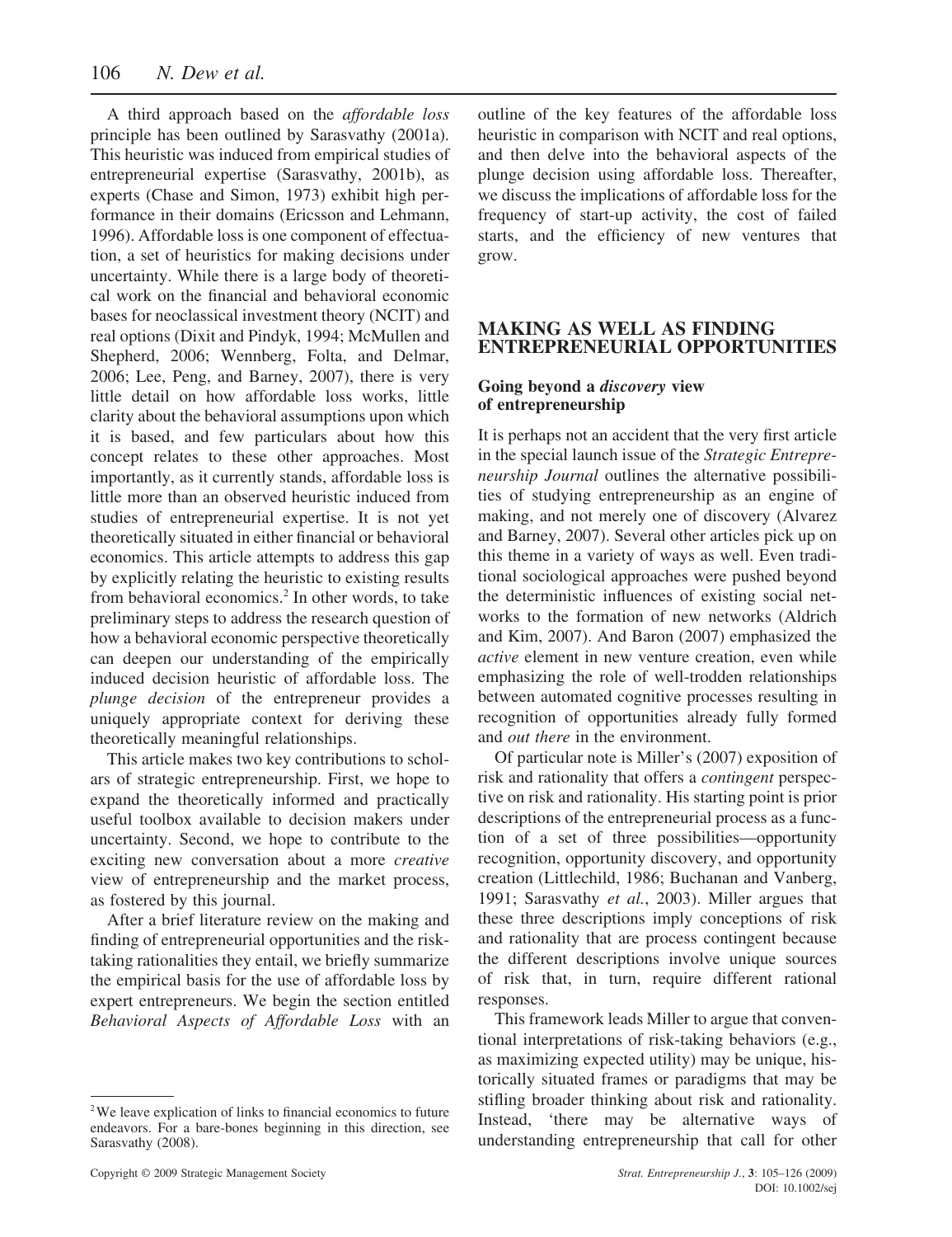perspectives on risk and rationality' (Miller, 2007: 60). Entrepreneurs may not be strictly bound to a single form of rationality: instead, they may display a practical, situational rationality that involves *switching cognitive gears* to adapt their decisionmaking style to the exigencies of their situation.

#### **Three views of the entrepreneurial process**

These situations can be differentiated according to three conceptions of the entrepreneurial process that contain within them different assumptions about the knowledge (ignorance) of decision makers with regard to the future.

### **Recognition**

The view of entrepreneurship as an opportunity recognition process involves matching sources of supply and demand that pre-exist and bringing them together through an existing firm or a new firm (Sarasvathy *et al.,* 2003). The conception of risk in this process is based on unpredictability: possible future states are, in principle, knowable, but in the absence of complete knowledge, individuals are forced to rely on their own limited information, on which they form subjective probability estimates (Miller, 2007). Rationality, herein, consists of maximizing the subjective expected utility of the entrepreneur.

# **Discovery**

Entrepreneurship as a process of opportunity discovery involves a different conceptualization of risk and rationality. In this view, either demand or supply exists, but not both. Therefore, entrepreneurial opportunities involve the search for and discovery of the nonexistent side of a market transaction (Sarasvathy *et al.,* 2003). In this view of entrepreneurship, risk arises because of the unknowable character of search processes, which raises the possibility that the entrepreneur may be truly surprised by what he/she finds (Miller, 2007). Rationality, herein, consists of managing the search process in a satisfactory fashion, i.e., setting appropriate aspiration levels, exploring efficiently, and learning from experience.

# **Creative**

Entrepreneurship as a process of opportunity creation supposes that neither demand nor supply exists in an obvious fashion and that both, therefore, must be created by entrepreneurial interventions in the marketplace (Sarasvathy *et al.,* 2003:). A distinguishing feature of this view of opportunity is that entrepreneurs have a causal role in establishing opportunities. In this conceptualization, risk is a product of uncontrollability: it is the freedom of other agents to act creatively in the marketplace that exposes the entrepreneur to the risk of downside losses. According to Miller (2007: 58), 'entrepreneurship as a process of opportunity creation raises some questions that challenge the mainstream conceptualizations of risk and rationality.' Rational decision making in the context of such risks may involve limiting entrepreneurial investments to affordable losses (Miller, 2007).

# **Risk and rationality in the creative view**

In every context of uncertainty, paying attention to downside possibilities is essential to making good decisions. Even in the case of high-potential opportunities—such as those involving defensible patents in healthcare and technology—there is always a chance things will not work out. Hence, we deduct our investment in the venture (which equals the cost of failure, should failure occur) from our calculations of expected return. Moreover, we might try to limit the downside by spreading investment over several projects (portfolio diversification) or by staging the actual deployment of funds (real options logic).

However, in the case of the creative process, the very existence of the upside may be in doubt. Take the case of the absurdly unlikely venture 1–800- AUTOPSY. Until 1988, the world got along without the services of a company providing autopsies on demand. With the growing success and increasing demand for the company's services over the last two decades, one could argue *ex post* that there was latent demand that simply went unnoticed until Vidal Herrera recognized the opportunity with the unerring eye of the attentive entrepreneur. But what would his elevator pitch have been in 1988? Or for that matter, that of Starbucks in 1980, when according to reliable historical accounts, coffee consumption in the U.S. had been steadily declining for 20 years (Koehn, 2001). Common sense suggests that while we might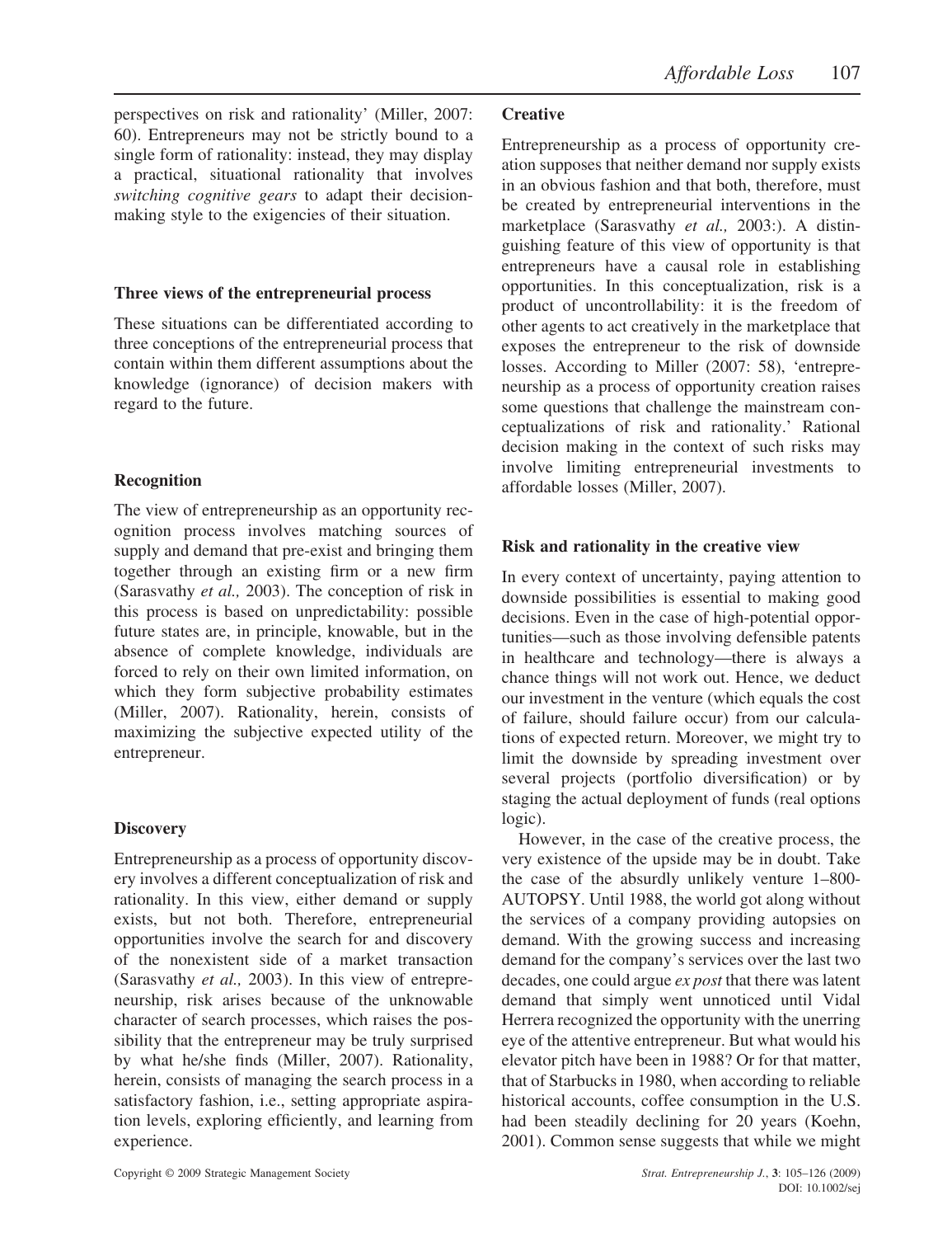be able to calculate what we would lose in such ventures—namely all that one chooses to invest, as Knight (1921) argued—we cannot normatively prescribe what we *ought* to invest because the upside is virtually unknowable. And if we make the decision in comparison with other opportunities that offer more predictable upsides, the creative project will always be discarded under any rational metric.

It is within this context of entrepreneurship as a creative process that we begin to consider how individuals decide what they are willing to lose (i.e., their affordable loss) in order to take the plunge into entrepreneurship. The fundamental asymmetry between the calculability of losses and the unpredictability of gains both fuels the creative process and is an outcome of it. According to literature focused on this problem, human imagination and freedom of action are the fundamental features of creative market processes (Buchanan and Vanberg, 1991; Littlechild, 1986; Shackle, 1979). This creative initiative makes the future indeterminate and, therefore, suspends the logic of consequential reasoning (March, 1994). Expectations about the future, though not beyond conjecture, are frequently flawed not only because historical data either do not exist in this space or tend to point in multiple directions in equivocal fashion, but also because of the limits of anticipating how one's own actions will interact with those of other actors in the marketplace. In such cases, how then do we characterize risk and its appropriate (rational) response? Clearly, the standard calculus of optimizing risk/return has significant drawbacks. Modified versions of risk/return that involve min-max reasoning or the application of real options is also of limited applicability owing to the meaninglessness of estimated payoffs. Instead, the central concern of the entrepreneur is with the hazard of downside loss, i.e., the possibility of losses and the decision maker's aversion to loss (Kahneman and Tversky, 1979; March and Shapira, 1987; Miller and Leiblein, 1996; Miller and Reuer, 1996; Sortino and Satchell, 2001; Sortino and van der Meer, 1991; Thaler *et al.*, 1997).

#### **Miller's suggested bases for managing risk in the creative space**

Miller (2007) suggests three possible solution spaces for how entrepreneurs may deal with risk in the opportunity creative space, each of which is relevant to our exposition of affordable loss in the next section.

#### **Identity**

In the less than fully specified creative context, looking inwards to one's own identity (rather than outwards to the environment) may provide an important guide for entrepreneurial action. As Sarasvathy and Dew (2005a) showed, entrepreneurs often explain their actions and decisions in terms of their identities, rather than their preferences or interests. It serves them well to have a strong sense of identity (who we are rather than what we want) and of process (how to make decisions rather than what decisions to make) when outcomes are highly unpredictable. This is a case of *procedural* rather than *substantive* rationality (Simon, 1976).

#### **Values and preferences**

Eminent scholars such as Sen (2003) have argued that rationality includes critical reflection on one's own values and preferences, not just maximizing choices based on them. Here again, who the entrepreneur is plays an important role by allowing him/ her to manage preference conflicts, experiment with newly acquired preferences and even construct new ones. Rationality is, thus, a dynamic outcome of preference processing by individuals.

#### **Emotions**

As Miller points out, noncognitive aspects of risk taking have been largely neglected in the literature on risk perception. Yet, practitioners often remark that the emotional aspects of risky decisions—how they *feel* about the risks—is highly influential in their decision processes. Moreover, recent empirical evidence suggests that emotional responses to risk are better predictors of behavior than cognitive assessments (Loewenstein *et al.,* 2001).

In sum, Miller's overriding claim is that entrepreneurs who exhibit skillful performances may do so by operating according to more than one approach to risk and rationality. They may operate according to plural rationalities—by applying decision-making techniques contingent on their perceptions of their situation at hand. Their choices about which decision technologies to apply are probably not arbitrary, but are acquired through practical experience and are largely tacit, i.e., invoked automatically based on pattern recognition (Miller, 2007). This implies that cognitive studies of expert entrepreneurs may help reveal this practical, tacit rationality and help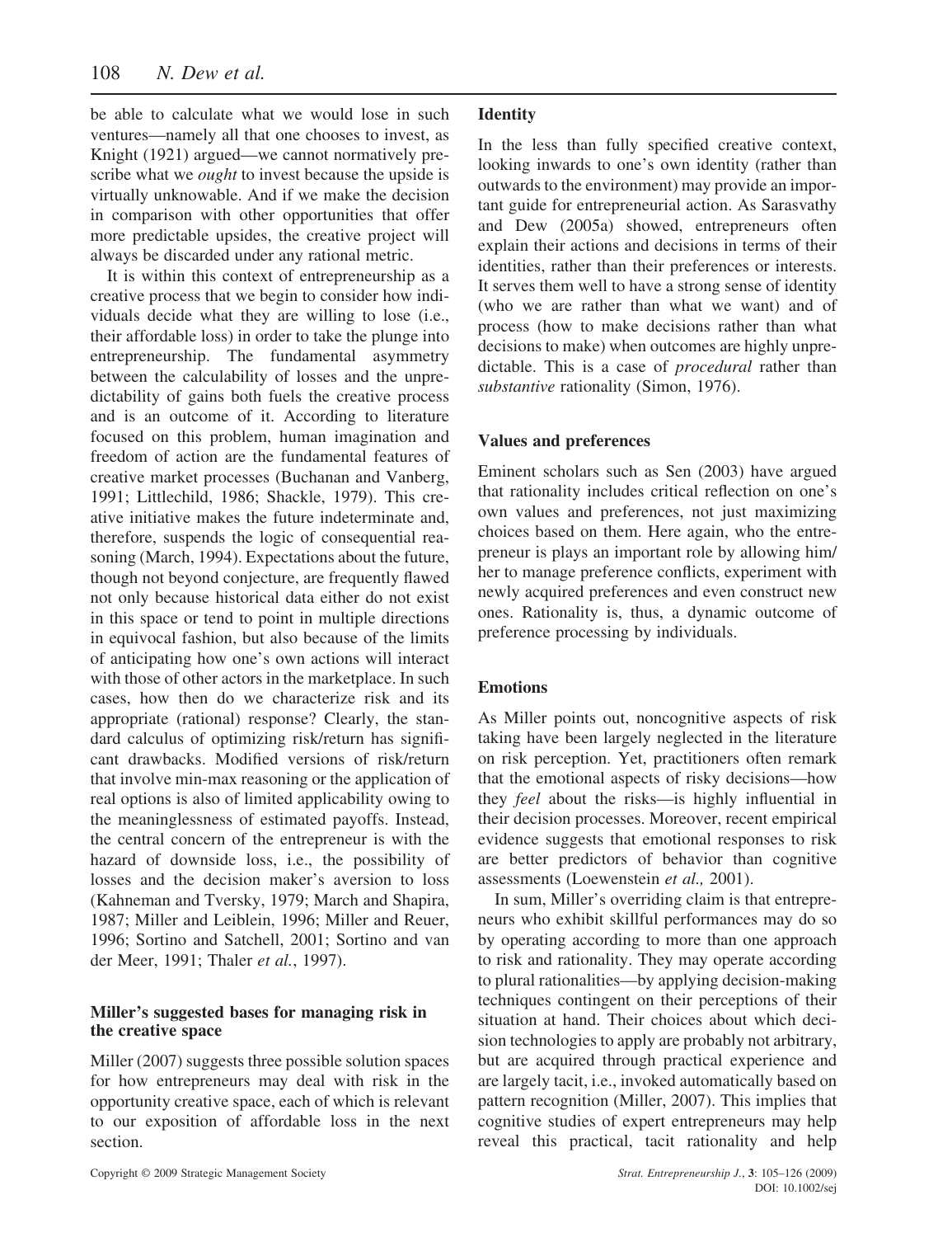understand how it works (Baron and Ensley, 2006; Sarasvathy, 2008).

#### **The empirical basis for affordable loss**

Evidence is beginning to accumulate on the use of effectual logic—including the affordable loss heuristic—and an outline of its impact on performance is beginning to emerge. The original evidence collected by Sarasvathy (1998 and 2001a) using a representative sample of expert entrepreneurs has since been replicated and compared with novices and experienced managers, and also studied in the context of private equity investing and through a meta-analysis of previously published work on entrepreneurial performance. Dew *et al.* (2009) delineate the differences between novices and experts in the use of the logic overall, and Read *et al.* (2009) investigate applications to marketing decisions with additional data from experienced managers. Results indicate that expert entrepreneurs were significantly more likely to pay attention to downside risk and use affordable loss heuristics than either the novices or the managers. Read, Song, and Smit (2009) could find only four studies that had measures they could relate to affordable loss, so they failed to find a significant relationship with new venture performance. However, their meta-analytic study of 35 articles totaling investigations of 9,897 ventures did support a positive relationship between three of the effectuation principles and new venture performance. Another study using a scenario survey method examined angel investors in their use of prediction-oriented (as opposed to control-oriented) strategies, the latter including affordable loss strategies (Wiltbank *et al.*, 2009). Results showed that prediction-oriented angels made significantly larger venture investments, while those who emphasized nonpredictive strategies, such as affordable loss, experienced a significantly lower number of investment failures without a reduction in the number of successes overall.

Given that *expert* entrepreneurs have a demonstrated preference for nonpredictive strategies, such as affordable loss, and because this preference has been acquired as part of their expertise-development process, it may be significantly related to positive new venture performance. Therefore, it would be useful to understand in more depth how *all* entrepreneurs can use affordable loss as part of their new venture decision-making toolbox and what that may imply for entrepreneurial performance at meso- and

macrolevels of analysis. That is the task we take up in the rest of this article. We address the former through the discipline of behavioral economics and the latter as a derived model of performance.

# **BEHAVIORAL ASPECTS OF AFFORDABLE LOSS**

Before we consider the behavioral aspects of affordable loss, it may be useful to outline its main features and compare them with those relevant to more familiar decision tools, such as NPV and real options.

### **Overlaps and differences between NPV, real options, and affordable loss**

We would like to begin by noting that there exist both overlaps and differences between affordable loss and the other two approaches.<sup>3</sup> As Miller  $(2007)$ argued so well, the key to decision making in the creative setting is that entrepreneurs can use multiple rationalities contingent upon the particularities of their identity and venture ideas. Moreover, they can (and should) draw from an extended toolbox of strategies that include everything from NPV, minmax, and real options to affordable loss, integrative negotiation, leveraging slack, and even gut feel and intuition. Yet the differences are worth emphasizing simply because they make a difference—both in how entrepreneurs perceive problems and in how they tackle them. And differences in their choices also lead to differences in outcomes, whether at their own or more macrolevels.

The most fundamental difference, of course, is that affordable loss is firmly grounded in behavioral theory (bounded cognition and psychology) about human reasoning, whereas neoclassical investment theory (expected returns) and real options theory are based on the expected utility model that behavioral economists continually inveigh against. This means the theories are substantially different in terms of their description of the reasoning process itself. It also means these differences, and the consequences implied by them, are empirically testable using standard behavioral economic methods such as experiments.

One could investigate the descriptive accuracy of the affordable loss model in comparison with real

<sup>3</sup>Again, we thank our alert, though anonymous, reviewers for pressing us on this point.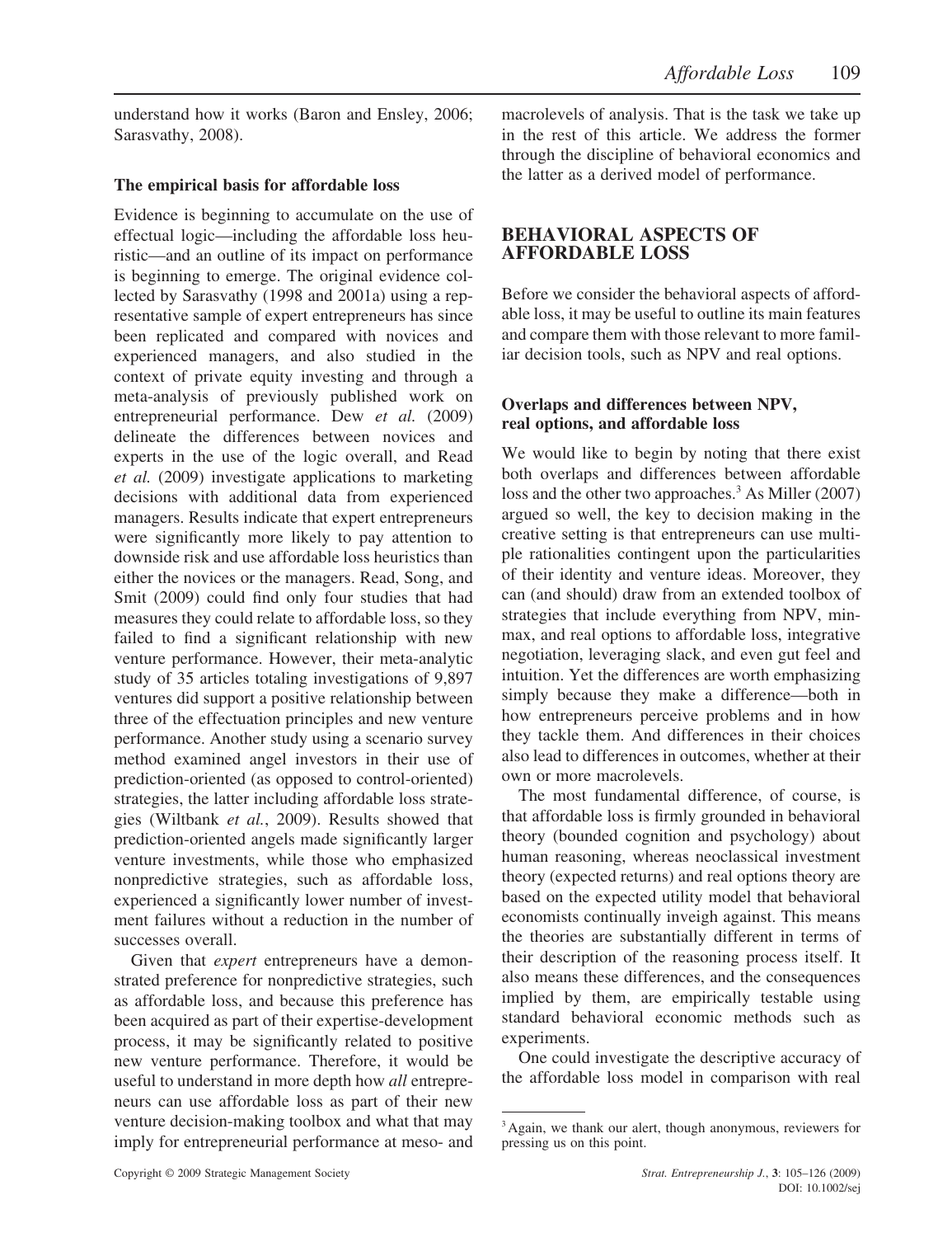options reasoning. In the previous section, we provided relevant empirical evidence that shows the prevalence of affordable loss in expert entrepreneurial decision making. With regard to the use of real options in strategic management in large corporations, a recent survey of accumulated evidence concludes that even if real options has succeeded as a way of thinking, 'the extent of acceptance and application of real options today has probably not lived up to expectations created in the mid- to late-1990s' (Triantis, 2005: 8). While there are several published theoretical papers concerning real options thinking in entrepreneurship, empirical evidence is rather sparse, and what does exist appears to be unsupportive of any actual use of real options by entrepreneurs—especially in terms of the upside potential of opportunities. A recent study that used data from a large longitudinal study of entrepreneurship in the knowledge-intensive sector between 1989 and 2002,<sup>4</sup> concludes:

'Our study informs real options theory because while the theory emphasizes the dynamic nature of financial investment decisions, actually very few studies fully test this assumption on individual human decision makers. However, our study was not able to prove that entrepreneurs independent of the entry choice make complicated judgments taking into account dueling option and mixed effects of irreversibility and uncertainty. One explanation is that our irreversibility measures are highly imperfect. If not so, the main goal for entrepreneurs in this study seems to be to minimize possible losses—using the option to defer—but they are not considering growth options. This is in line with previous work made on nascent entrepreneurs in Sweden and in other countries that shows the same pattern: most entrepreneurs do not at all consider growth as an option early in the new venture formation process (Delmar and Davidsson, 2000). They are too focused to get the venture operational and to gather information about the basic viability of their opportunity' (Wennberg, Folta, and Delmar, 2006).

One explanation for this is that authentic real options analyses are performed rather infrequently

by entrepreneurs. Perhaps this is because the information requirements of the theory are very high for all but the most simple of problems, the formal calculations required are substantially more complex than the heuristic version of the theory, and dueling options frequently compete with one another in decision problems (Folta and O'Brien, 2004). The theory, therefore, runs into problems of financial literacy and data constraints. By comparison, affordable loss is information *light* and computationally simple.

The affordable loss heuristic involves decision makers estimating what they might be able to put at risk and examining what they are willing to lose in order to follow a particular course of action. In principle, affordable loss might be used at all levels of analysis—individual, firm, economy, etc.—and in a wide variety of contexts, such as new product development, new policy initiatives, the building of new institutions and, of course, new venture start-up decisions. However, the *plunge* decision of the individual entrepreneur provides a quintessential illustration of the affordable loss principle and is the focus of the exposition in this article.

Take the case of an entrepreneur who is considering quitting employment in order to start a firm.<sup>5</sup> Classic risk-return analysis suggests some market research and competitive analysis should be done to estimate the potential risk and return to the venture before deciding whether or not to take the plunge. The entrepreneur's musings might go as follows: 'I estimate that I need \$2 million to start this venture, and I hope to break even in two years. I can put in \$250,000, so I need to raise \$1.75 million before I can take the plunge—even without taking into account the opportunity costs of forgoing two years' salary.'

Considered this way, taking the plunge is a matter of predicting parameters as accurately as possible in order to make a good decision.

In contrast, affordable loss suggests that entrepreneurs set an upper bound on what they are willing to lose in order to start the venture. This entrepreneur might think 'I have always wanted to be my own boss. I think I can afford to take two years and invest my \$250,000 to try this out. In the worst case

<sup>4</sup>The study was provided by Statistics Sweden and covered more than 3,300,000 individuals, representing more than 70 percent of the active Swedish active labor market.

<sup>&</sup>lt;sup>5</sup> Some empirical data indicates that most new firms are started on a part-time basis (Wennberg, Folta, and Delmar, 2006). Thus, the plunge decision may, in fact, occur in stages. Plunging in stages does not materially alter the analysis we present here and, therefore, for expository convenience, we focus on a one-time plunge decision.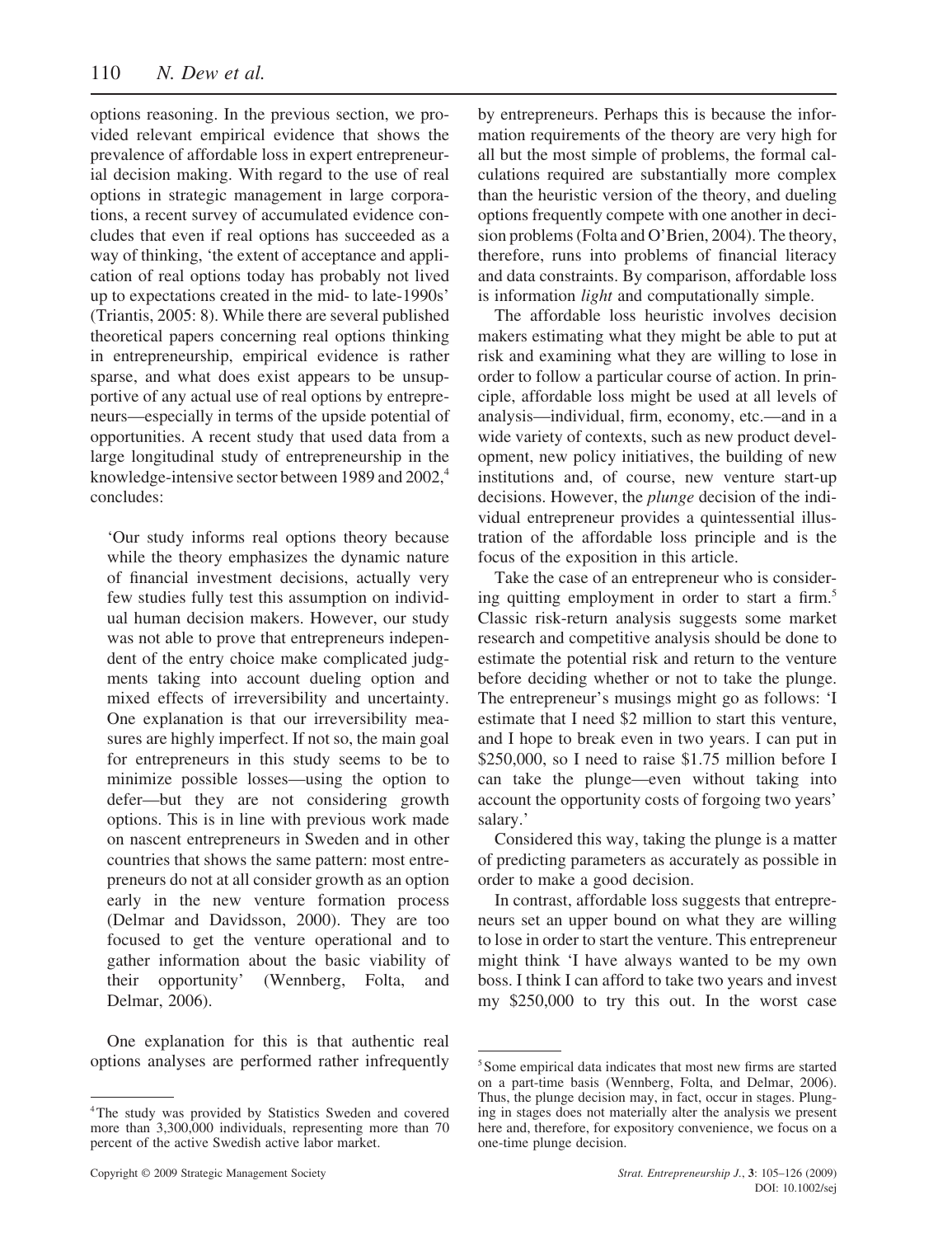scenario, I will lose the money and be back on the job market in two years.'

In this case, taking the plunge involves designing a venture using what the entrepreneur has and what others may eventually provide. This may or may not include additional funding of \$1.75 million.

This approach to the plunge decision entails individuals judging what they are willing to lose in order to take the plunge into entrepreneurship. This involves assessing what means are available to them and precommitting to how much they are willing to lose. Sarasvathy (2001a: 250) uses the concept of affordable loss as a criterion for selecting between effects in effectuation, referring to 'a predetermined level of affordable loss or acceptable risk.' In turn, these insights build on Sarasvathy, Simon, and Lave (1998), where the decision processes of entrepreneurs and bankers were examined. In that study, entrepreneurs were found to pick a level of risk they felt comfortable with and then focus on manipulating returns. The economist George Shackle (1966) also refers to the term in an early paper, where he postulates that the entrepreneur might characterize each venture opportunity according to the possible gains and losses, and suggests affordable loss is used in the evaluation of which venture opportunity an entrepreneur might pursue.

'It is practical and reasonable to regard the focusloss, in absolute terms, as depending on the nature and scale of the enterprise concerned. Thus, by choice of an appropriate kind, or an appropriate size, of plant or enterprise, he can adjust the greatest amount he stands to lose, that is, his focus loss, to the amount which, given the size and character of his assets, he can afford to lose' (Shackle, 1966: 765).

Our starting point for analyzing the use of affordable loss by potential entrepreneurs is the observation that information about the potential downside of a venture is more salient to the decision maker than information about the potential upside of the venture. Salience refers to the distinctiveness and prominence of information (Mehta, Starmer, and Sugden, 1994). Information that is more salient grabs the attention of decision makers. The salience of information may be the result of a number of different cognitive factors that lead particular information to be perceived as standing out, suggesting itself, or just seeming obvious or natural to notice (Schelling, 1960; Mitchell *et al.,* 2004). While

(normative) expected returns reasoning is agnostic about the salience of upsides and downsides (and, therefore, weights both upside and downside information equally in computing a choice), affordable loss reasoning involves decision makers attending unequally to the downside information about the decision because it is more salient as a decision criterion. Downside information is, therefore, overweighted as a choice criterion by comparison to the (normative) expected returns model.

Why is information about the downside more salient than information about the upside when it comes to launching a venture? The difference may occur because of perceived differences in the nature and source of the information used in such calculations. To calculate the upside case for a venture, the entrepreneur has to estimate future revenues, costs, and possible risks that influence the cost of capital for a venture. This involves looking outward to collect information about the environment customer preferences, supplier costs, competitor activities, financing alternatives, etc. Almost all of the information required for such calculations is exogenous—about things that are for the moment outside the decision maker's control—almost entirely dependent on the effect to be created, and largely reliant upon predictive information, such as estimates and expectations. Typically, this information is translated into net present value/discounted cash flow models.

Entrepreneurs may have good reasons for underweighting this information in the plunge decision. While the upside potential of a venture is critical in motivating the plunge decision, entrepreneurs may still underweight upside potential as a salient decision criterion for two reasons. First, from an information processing perspective (Simon, 1978), underweighting may occur because exogenous information is regarded as too fuzzy, noisy, and unreliable to drive the choice process. Some empirical evidence supports this assertion. Studies of venture investors (such as venture capitalists) focus on management quality and deemphasize business plans, indicating that professional investors tend to treat financial estimations rather skeptically (Gompers *et al.,* 2006). A survey of Inc. 500 founders asked whether they had written formal business plans before they launched their companies and found 'only 40 percent said yes. Of those, 65 percent said they had strayed significantly from their original conception, adapting their plans as they went along. In a similar vein, only 12 percent of this year's Inc.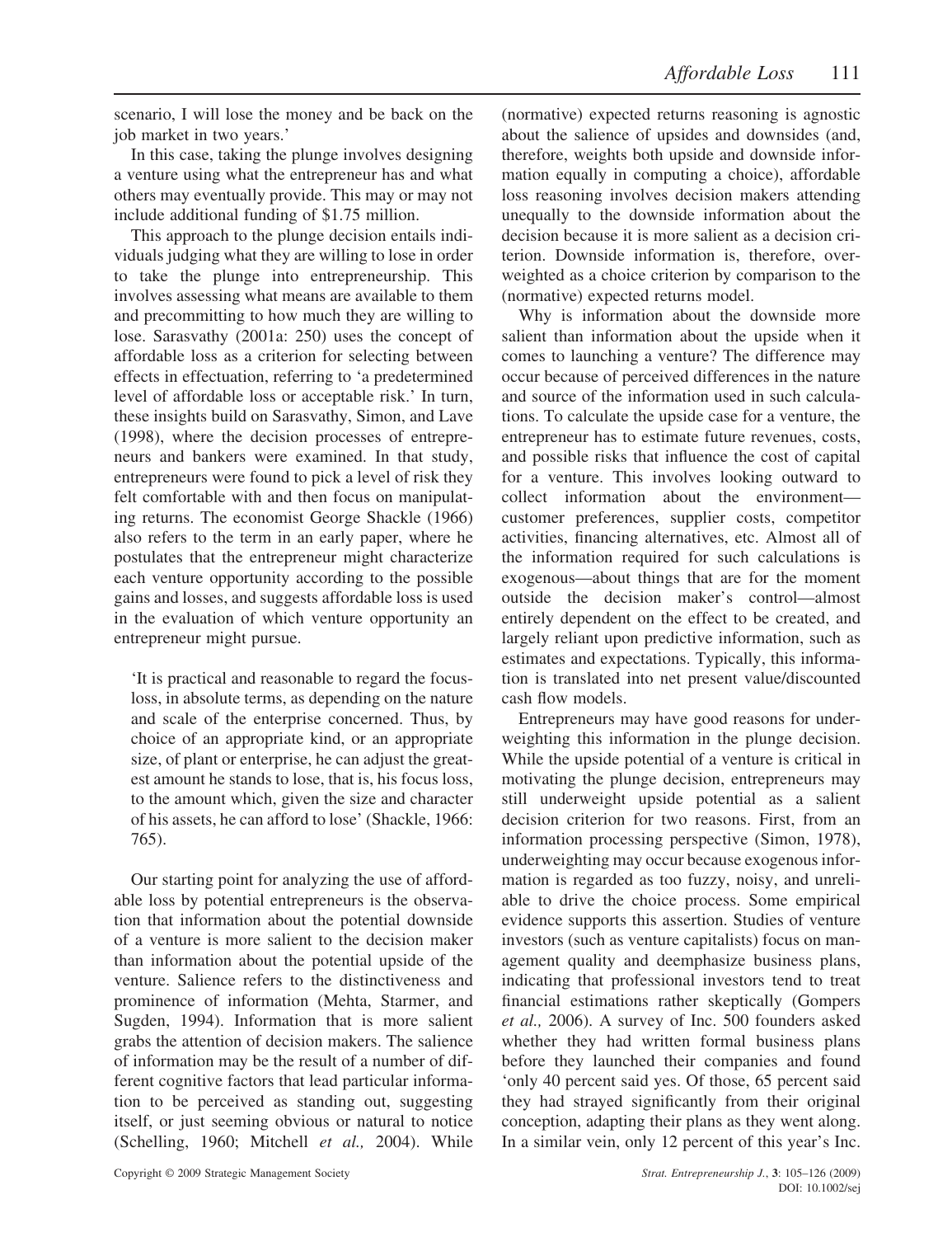500 group said they'd done formal market research before starting their companies' (Bartlett, 2002: 63). Other studies have documented that expert entrepreneurs clearly reject predictive data on market opportunities, such as market research on new product ideas (Dew *et al.*, 2009).

A second reason why entrepreneurs may underweight upside potential is overconfidence and overoptimism (Camerer and Lovallo, 1999; Cassar, 2008; Casson, 2005). In this case, an entrepreneur's optimism that their venture will be a *homerun* success negates the discriminating value of carefully calculating expected returns, since all upside scenarios are assumed to dwarf the initial investments needed to start the venture. Again, from an information processing perspective this actually reduces the salience of upside data in the plunge decision.

By contrast, information about the potential downside to launching a venture is often rather concrete and highly salient to potential entrepreneurs. To calculate affordable loss, all of the information entrepreneur needs to know is endogenous—their current financial condition and a psychological estimate of their commitment in terms of the worst case scenario. Instead of looking outward for information in order to decide how much money to commit to a new venture, entrepreneurs looks inward to assess the means available for starting the proposed venture and to estimate how much they are willing to lose. The estimate of affordable loss does not depend on the venture, but varies from entrepreneur to entrepreneur and even across his/her life stages and circumstances. Because this information is about the entrepreneur's own life, current commitments, and aspirations, it involves trade-offs between subjective risks and values over which the entrepreneur can assert some control. Owing to its relative concreteness, controllability, and the specter of loss, potential entrepreneurs may use the worst case scenario as a focal point for the plunge decision and pay a great deal of attention to it as a discriminating decision criterion (Sarasvathy, 1998).

Thus, consistent with bounded rationality, affordable loss involves using a smaller information set than is required in (normative) expected returns reasoning. By allowing estimates of affordable loss to drive their decisions about which venture they start, entrepreneurs focus on information that is more salient in determining their final choice, and they put aside less salient information that does not determine the decision. Again, this does not negate the motivating effect of the upside potential of a venture:

our intention is not to minimize the importance of this factor (financial or otherwise, articulated or not). We merely stress that upside data is usually not discriminating and reliable enough to be the key decision criterion that triggers an entrepreneur to take the plunge.

We summarize these differences in Figure 1 below:



Figure 1. Differences in the theoretical models guiding investment in new ventures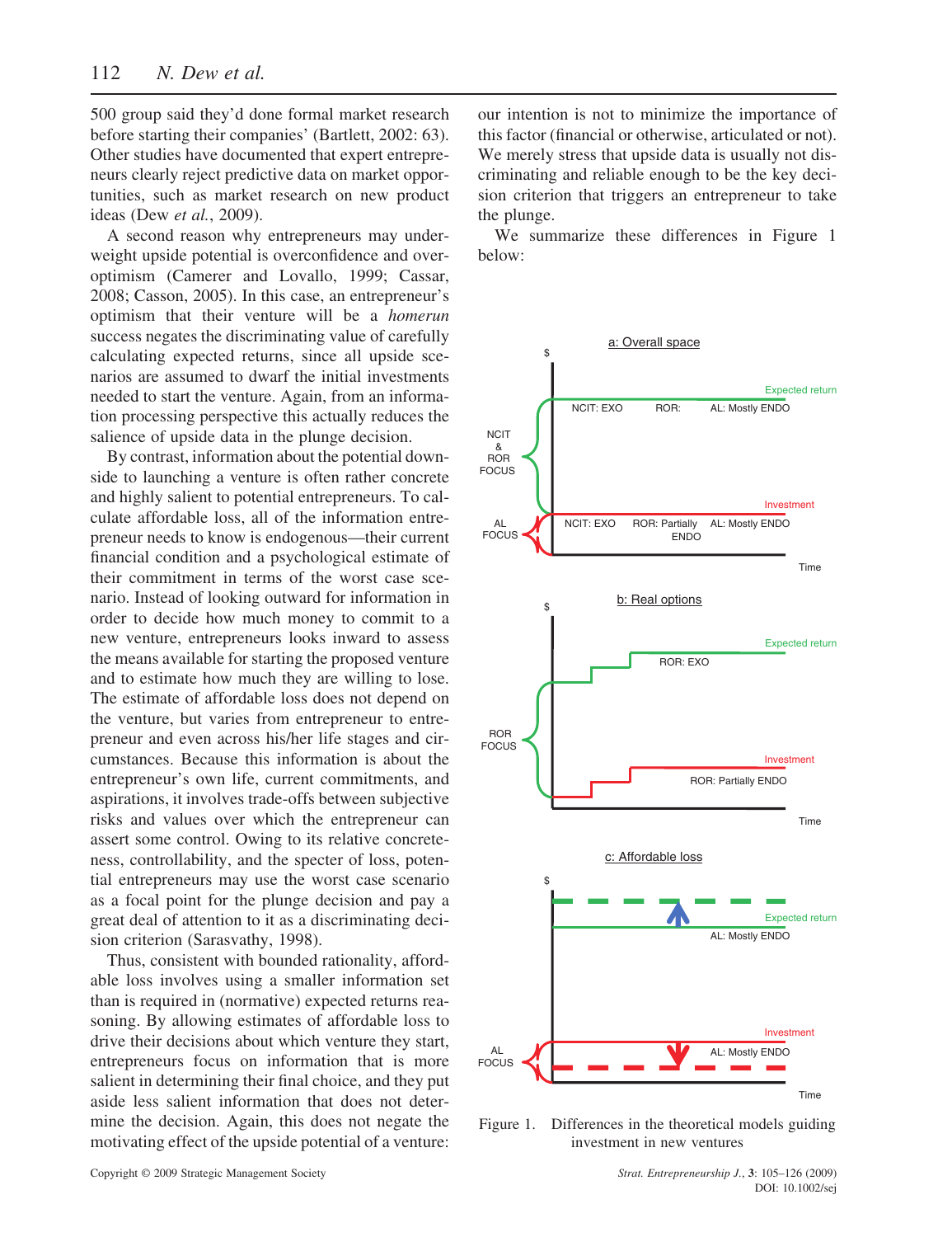Figure 1a is a simplification of the overall argument, made more nuanced through Figures 1b and 1c. While both neoclassical investment theory (NCIT) and real options reasoning (ROR) treat expected returns and investments as exogenous to the decision maker with the plunge decision determined by the difference between the two (compared to opportunity costs), affordable loss reasoning focuses on the (endogenous) investment amount, with the plunge decision determined by the entrepreneur's willingness to lose this amount.

The necessity to take environmental endogeneity more seriously has been emphasized by Adner and Levinthal (2004) in their recent critique of ROR. They argue that such endogeneity is precisely what characterizes strategically interesting settings, where, 'having made an initial investment, firms can actively engage in follow-on activities that can influence outcomes and identify new possible actions and goals' (Adner and Levinthal, 2004: 120). They distinguish this situation from the exogenous opportunity set typically posited in real options and expected value reasoning where the assumption is that 'the nature and quality of options are independent of the firms' interim activities. The implicit imagery both in NCIT and ROR is of a firm 'buying a ticket' to engage in some prespecified opportunity set' (Adner and Levinthal, 2004: 120). This ignores the role of agency in shaping and molding initiatives and possibilities.

Interestingly, in an empirical study that found evidence that supports predictions from a real options perspective, O'Brien, Folta, and Johnson (2003: 526) concluded that 'furthermore, whether or not they are versed in the formality of real options theory, it appears that most entrepreneurs astutely evaluate their concerns over uncertainty with respect to the degree of irreversibility associated with their investment. As noted in the introduction, the real options literature has been lacking in empirical demonstrations of the theoretical interaction between uncertainty and irreversibility. Our results are unique in that they indicate that the degree of irreversibility associated with a new venture can be influenced by the nature of the industry being entered, the location selected, and even the characteristics of the entrepreneur.'

This result is consistent with an effectual use of the affordable loss heuristic that does not preclude the possibility that entrepreneurs can mold, shape, transform, and reconstitute current realities including their own limited resources—into new opportunities. Both the upside and downside of a venturing opportunity are taken to be endogenous. On the downside, entrepreneurs using affordable loss reasoning may attempt numerous ways of lowering their resource investment in a new venture. At the limit, some ventures may be launched with zero resources. Entrepreneurs are motivated to do this both by a combination of risk acceptance and loss avoidance, i.e., accepting risk as inevitable and then striving to minimize their downside loss. They may also be motivated by their skepticism about the information needed to make an upside case for the venture, which they may treat as endogenous to their own efforts. So, instead of making a calculated bet on an exogenously given upside, they seek out as many ways as possible to increase the potential returns of the venture by actively trying to make the scenario better. We present a simple illustration of these arguments in Figure 1c, with a comparison to real options—per Adner and Levinthal's (2004) arguments—in Figure 1b.

We now turn to building a theoretical basis for affordable loss rooted in insights from behavioral economics. We begin by breaking up the decision space into three parts: (1) the preference for taking the plunge; (2) the ability to take the plunge; and (3) the depth of the plunge.

### **Behavioral aspects of the preference for taking the plunge**

One of the interesting issues regarding the plunge decision has always been whether the motivation to become an entrepreneur is largely psychological or subject to real influence by financial incentives. Motivation may have to do with any number of things including upside potential, psychological reasons (such as the desire for independence) and socioeconomic factors (such as downsizing, powerdistance, being an immigrant, and so on) (Swedberg, 2000). The likelihood of actually acting upon any of these motivations, however, would have to take into account things like the degree and intensity of motivation (willingness to lose any given sum) and resolution of conflicts in financial and nonfinancial motivation (risking independence versus risking security for example), where reducing the level of one below a threshold might make the conflict disappear and make the plunge more affordable.

Most developmental economists and policymakers appear to assume that the motivation to plunge depends upon societal and economic incentives to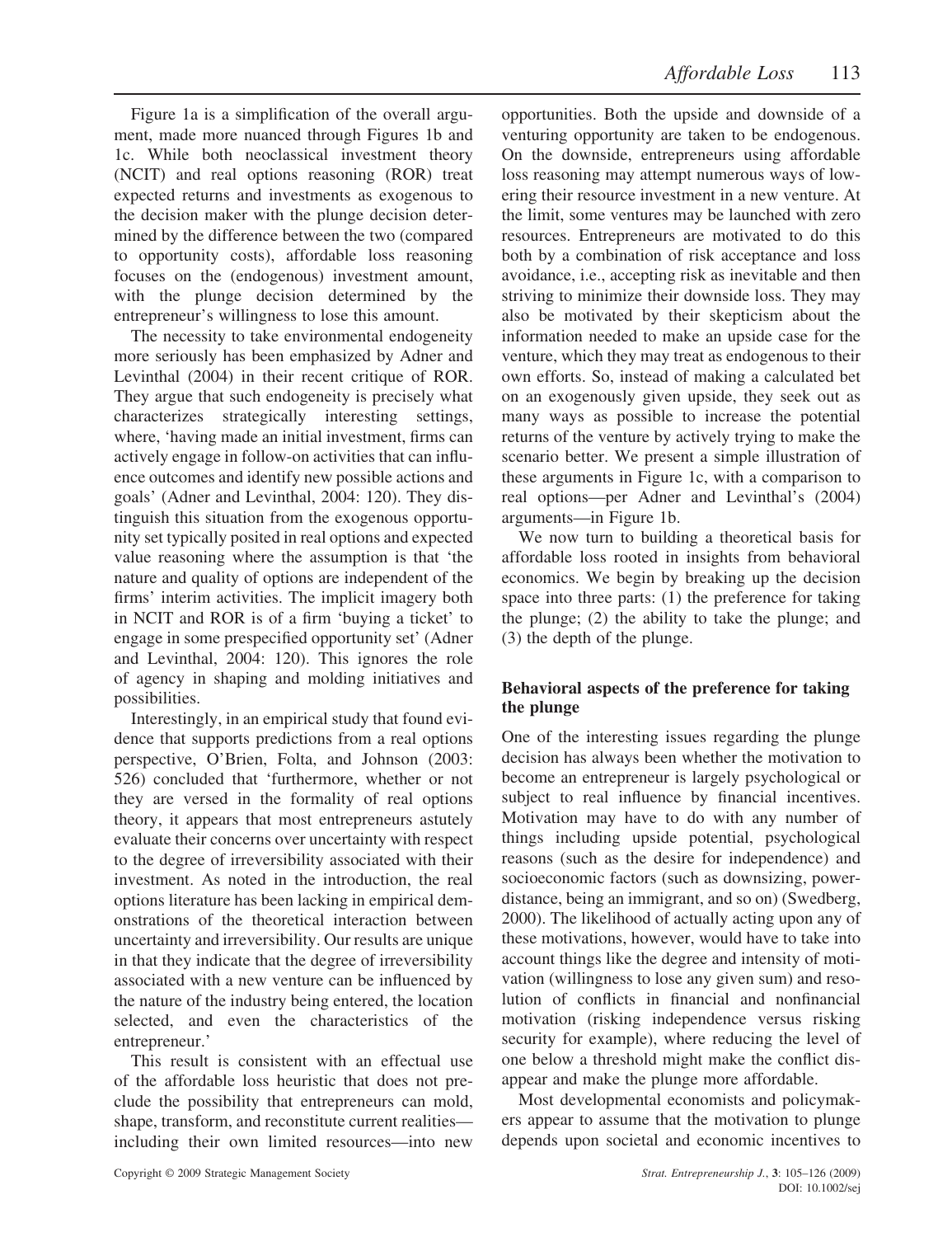do so. Hence, the endless streams of seed capital programs and culture-related incentives (such as peer lending) increases the number of people starting new ventures. Research on psychological factors of motivation is also interesting—arguing for a variety of nonfinancial motivators (Baum, Locke, and Smith, 2001; Gimeno *et al*., 1997) that are presumably intrinsic to the entrepreneur and not easily amenable to change through external incentives. Yet considerable recent evidence from psychology and behavioral economics suggests that preferences do change over time and that they may even be constructed at times, for example, through the very process of researchers trying to elicit them in the course of their investigations. As Paul Slovic (1995: 365) stated in his address to the American Psychological Association entitled *The construction of preference*:

'The meaning of preference and the status of value may be illuminated by this well-known exchange between three baseball umpires. 'I call them as I see them,' said the first. 'I call them as they are,' claimed the second. The third disagreed. 'They ain't nothing till I call them,' argues the third.'

Affordable loss tends to call them in the sense that it disconnects objective (exogenously given) performance probabilities and resource requirements from the actual act of plunging. Thus, it allows potential entrepreneurs to construct their preference for taking the plunge even when their motivations are ambiguous and so-called rational decision criteria argue against taking the plunge. The statistics of new venture success and failure argue that any rational calculation based on expected return ought to bias the decision against plunging, simply because of the large failure rate. In fact, it would take either a very large potential for gain or a high level of risktolerance to overcome the failure rate. However, affordable loss lessens the impact of possible failure because it makes failure clearly survivable by constraining the loss to something that the entrepreneur regards as affordable and is willing to lose in order to pursue the venture (the venture is considered worth doing *even if* the invested amount is lost). This increases the likelihood of plunging irrespective of the motivation to enter into entrepreneurship. There are at least four ways that the use of affordable loss as a decision heuristic increases the probability of entry into entrepreneurship: (1) it reduces the

threshold of financial risk taking required; (2) it allows potential entrepreneurs to focus on things within their control and proceed in spite of things outside their control, thereby increasing both confidence and creativity; (3) it makes explicit the fact that the upside is at least partly, maybe even largely, endogenous to their own actions and those of their stakeholders; and (4) it enables potential entrepreneurs to choose projects that matter to them in ways beyond the economic upside. Thus, even if the financial upside is what decides the particular set of venture ideas they are considering (i.e., elements of the choice set), factors beyond the financial upside (it is worth it *even if* I lose my investment in it) shape the actual decision of which venture ideas to act on (i.e., provide choice criteria).

By reducing the financial constraints, affordable loss increases the set of potential entrepreneurs who can afford to take the plunge. And if a person is already highly motivated to become an entrepreneur, by endogenizing the upside, affordable loss increases the probability he/she finds something worth plunging into. The former are provided with more reasons for saying yes and the latter with more reasons for saying no to taking the plunge.

Thus, affordable loss reasoning is a biased mechanism for taking the plunge. It increases an individual's probability of entering into entrepreneurship *even if* the failure rate is high and *irrespective of* exact motivations, financial or otherwise (as compared to expected returns and real options reasoning). Stated as a proposition:

*Proposition 1: An entrepreneur using affordable loss reasoning will be more likely to take the plunge than one using either expected returns or real options reasoning.*

### **Behavioral aspects of the ability to take the plunge**

Behavioral economics offers insights not only about the willingness of people to take the plunge, but also about their ability to do so, given that they do want to become entrepreneurs. For example, how do people decide which resources are framed as affordable to lose or not? On the one hand, it might be possible to draw up an objective estimate of the decision maker's current financial condition, i.e., a personal balance sheet. On the other hand, we need to understand why some things get *mentally accounted* for or categorized as *losable* and other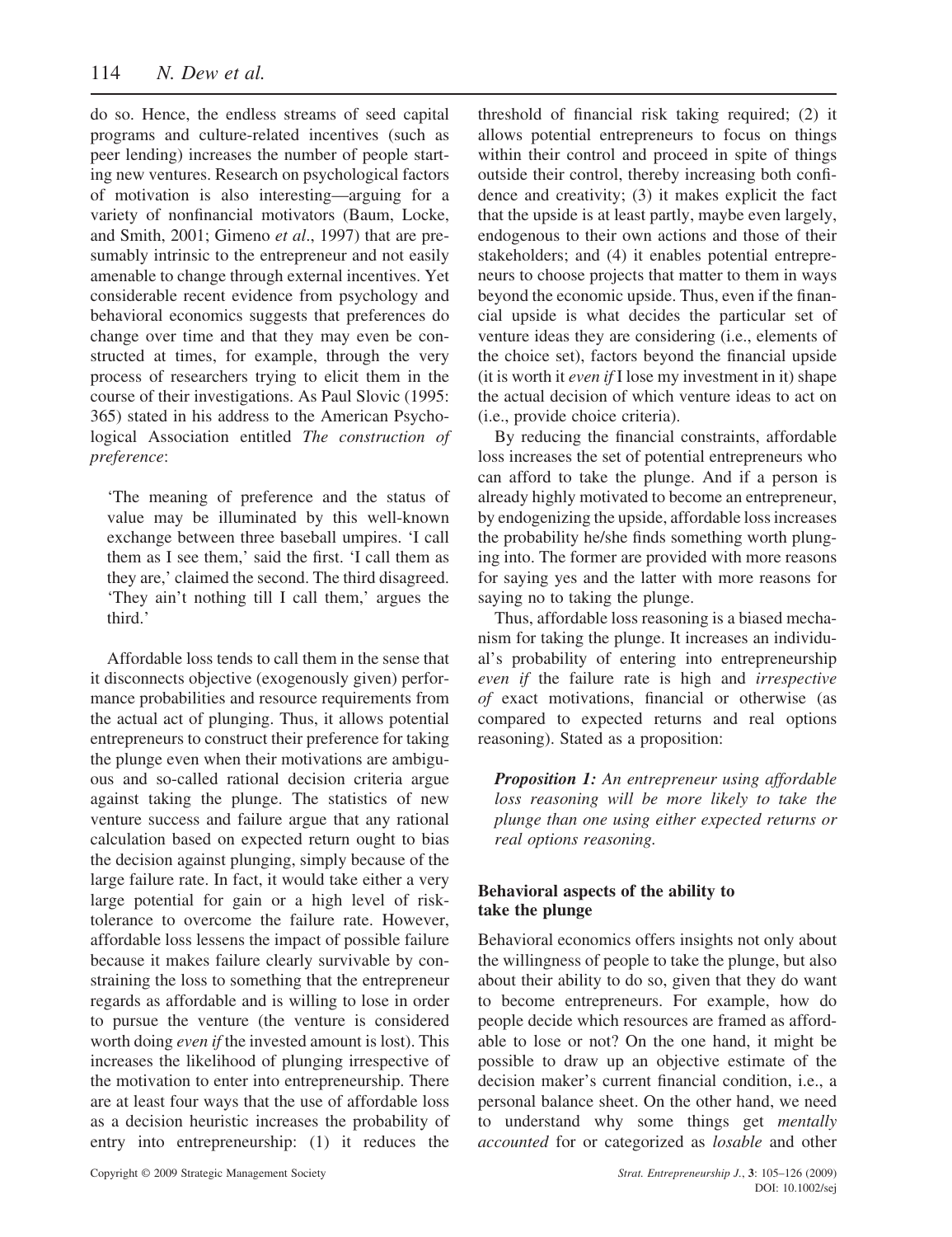things do not. This problem looks like a classic mental accounting problem applied to the plunge decision of the entrepreneur (Thaler, 1999). Let us examine what the literature on mental accounting can tell us about moving toward a rigorous understanding of this particular aspect of the affordable loss principle.

The notion of mental accounting was first developed in a paper by Thaler (1985) and later summarized by him (Thaler, 1999). Mental accounting emerges fairly straightforwardly from bounded rationality: creatures with limited cognitive processing capabilities require ways of keeping track of their money with limited memory space. Thayer theorized that people categorize resources in order to keep track of them, much like accountants do in firms. For example, they create separate mental compartments for long-term savings (such as that for retirement and children's education) and others for short-term expenses (such as entertainment and leisure activities).

A key implication of mental accounting is the violation of the fungibility premise of economics, i.e., that resources are automatically arbitraged across different accounts (Thaler, 1999). A simple way to think about this is that for Homo Economicus, money by any other name is still money, but for most Homo Sapiens, money in one mental account is just simply not the same as money in another account. Because of this nonfungibility characteristic, mental accounting suggests that consumers may borrow at high interest rates in some accounts even while they save at much lower interest rates in others. Similarly, some resources may be mentally accounted for in accounts that the entrepreneur will not put at risk, whereas other resources are accounted for in accounts that are available for risky investing in entrepreneurship. Just as the accounting of spending behavior affects how consumers spend (Prelec and Loewenstein, 1998), the accounting of resources by entrepreneurs may affect how entrepreneurs make the plunge decision.

Take, for example, the impact of windfalls—such as inheritances—on the plunge decision. A famous example of this is Fred Smith investing his \$2 million inheritance (as well as his sister's \$2 million) to start Fedex. Prior research has found that individuals who receive an inheritance are significantly more likely to enter entrepreneurship than individuals who do not receive an inheritance (Holtz-Eakin, Joulfaian, and Rosen, 1994). However, the explanation for this finding is debatable. From a cognitive perspective,

inheritances should make no difference to how a person reasons through the decision to become an entrepreneur. This has led some researchers to conclude that would-be entrepreneurs must be liquidity constrained, but inheritances lift this constraint and, hence, enable entry into entrepreneurship. However, Cressy (1996: 1253) subsequently showed this was not the case, pointing out that 'a reason why others have seemingly identified start-up debt-gaps may be the failure to test a sufficiently rich empirical model.'

Affordable loss provides an alternative explanation for these empirical results: windfalls change what the potential entrepreneur accounts for as *losable*; they increase the entrepreneur's mental budget of affordable loss. This is because inheritances are more likely to be accounted for as *house money* and, therefore, they are more freely available for *betting*, i.e., that inheritances are mentally accounted for as funds available for risky investing in entrepreneurship (Thaler and Johnson, 1990; Weber and Zuchel, 2003). This suggests that windfalls will have a larger impact on the likelihood of plunging than the same amount of money accumulated through savings, for instance. Thus, windfalls have a positive impact on start-up activity because of the effect they have on the entrepreneur's calculation of affordable loss, not directly because they lift liquidity constraints.<sup>6</sup> Other examples of such windfalls are stock options, lottery winnings (Lindh and Ohlsson, 1996), and unexpected increases in asset prices (property prices, for example).

On the other side of the mental ledger are resources that are accounted as being unavailable for spending on entrepreneurship. Thaler (1990) suggests that agents may use prudential heuristics, i.e., rules of thumb that preclude borrowing against or spending certain resources. For example, individuals may have rules that preclude borrowing against certain accounts that are mentally accounted for as belonging to other parts of their life (for example, funds set aside for retirement, such as 401K, pension, etc.) or mentally accounted for as belonging to others (such

<sup>&</sup>lt;sup>6</sup>This conjecture could be tested through a market entry gametheoretic experiment where two randomly selected groups of subjects are asked to decide how much they would invest on entry. Both would be given similar levels of resources, with one group attaining it through a windfall and the other group having saved it from their accumulated earnings. Since both have the same liquidity overall, the cognitive hypothesis would be that subjects will place similar *bets* on market entry; the behavior hypothesis would be that they will bet differently.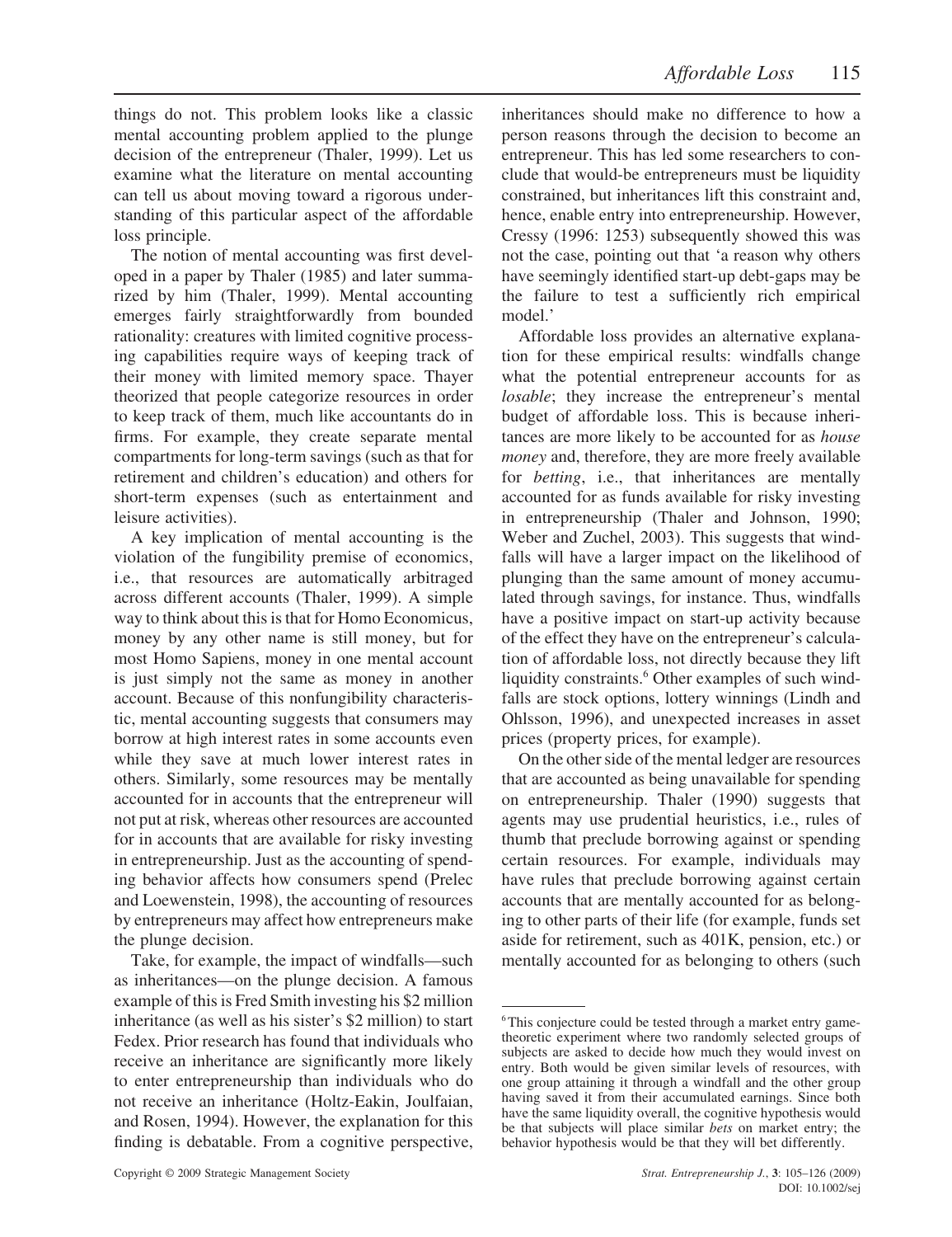as children's college funds). In some instances, the home may be accounted for in a *not to be put at risk* account because dependents rely on the home.

We hypothesize that two aspects of mental accounting are generally applicable to the plunge decision in terms of affordable loss. The first is coupling. Prelec and Loewenstein (1998) have proposed that forms of payment that more closely couple payment and consumption are avoided if possible because they are more likely to call forth thoughts of payment that undermine the pleasure of consumption. Prelec and Loewenstein (1998: 4) found that 'coupling . . . refers to the degree to which consumption calls to mind thoughts of payment, and vice versa. Some financing methods, such as credit cards, tend to weaken coupling, whereas others, such as cash payment, produce tight coupling.'

In entrepreneurship, there are several well-known stories of entrepreneurs who started their businesses on their credit cards (e.g., EDS by Ross Perot and the founding of Home Depot). Because credit cards weaken the coupling between decision and payment, we expect that this will affect the way potential entrepreneurs' evaluate the costs of taking the plunge. Other examples of weak coupling may include loans from family members that have flexible or unspecified payback terms (sometimes casually referred to as spending somebody else's money). Research on family business, for example, refers to the relatives' money as *patient capital*. <sup>7</sup> The use of this money allows an entrepreneur (or family member) to continue operating in business without the heavy pressure of deadlines to repay or earn a specific return in a very short period of time (for example, see the work of Sirmon and Hitt, 2003).

Since individuals will seek the hedonic benefits of decoupling where possible, those involved in entrepreneurship will prefer to use mental accounts that more weakly couple the experience of risking resources with the decisions being made. These accounts are less painful to lose than accounts that are more strongly coupled with the plunge decision. As a result:

*Proposition 2: Weakly-coupled forms of payment will raise a potential entrepreneur's level of affordable loss and, therefore, increase both the likelihood of taking the plunge and the ability to take it.*

The second aspect of mental accounting that directly impacts the affordable loss levels leading to the plunge decision has to do with the effects of accounting in different units, i.e., time versus money (Okada and Hoch, 2004; Soman,  $2002$ ).<sup>8</sup> Because financial losses are painful, Thaler (1999: 188) states that 'we should expect to see that some of the discretion inherent in any accounting system will be used to avoid having to experience losses.'

Two qualities differentiate time and money. First, the value of time is more ambiguous than money. Second, time is perishable; it cannot be stored in inventory or saved for later use the way money can be. Third, people tend to calculate returns on time invested using nonfinancial metrics. For example, entrepreneurs such as Scott Cook, founder of Intuit, talk about celebrating failure, for they value learning from failure. These differences suggest that losses paid for in time may be experienced as more affordable than losses paid for in money because their ambiguity means they can be accounted for more flexibly.

Therefore, we might expect that the currency, in which mental accounting occurs, matters for raising levels of affordable loss for potential entrepreneurs and, thereby, increases the probability that they will actually take the plunge.<sup>9</sup> To our knowledge, the effects of mentally accounting in time has not so far been studied in an entrepreneurial setting. However, anecdotal evidence suggests that entrepreneurs may flexibly substitute time for money in the new venture setting. This is sometimes referred to as *sweat equity*. Thus, sweat equity may be a factor in the plunge decision and some proportion of entrepreneurs may subsequently *sweat it out* over longer periods of time. Because of the ambiguity and perishability of time, ventures where the investment can be easily converted into time inputs are perceived to be more affordable than ventures that require cash investments. Stated as a proposition:

 $7$ We thank the editor for turning our attention to this important and relevant stream of research.

<sup>8</sup>Our analysis focuses on money and time, but we recognize that individuals may have other important resources—such as reputation—that may warrant investigation from a behavioral perspective in future work.

<sup>9</sup> It is intriguing to also consider *currency* other than money and time. A nonexhaustive list could include reputation and rolodex. While we speculate that accounting in these nonfinancial currencies will also likely increase the ability to take the plunge, current research in behavioral economics does not yet address these. A deeper empirical understanding of the entrepreneurial plunge decision, we believe, can bring original insights to behavioral economics on some of these unstudied units of mental accounting.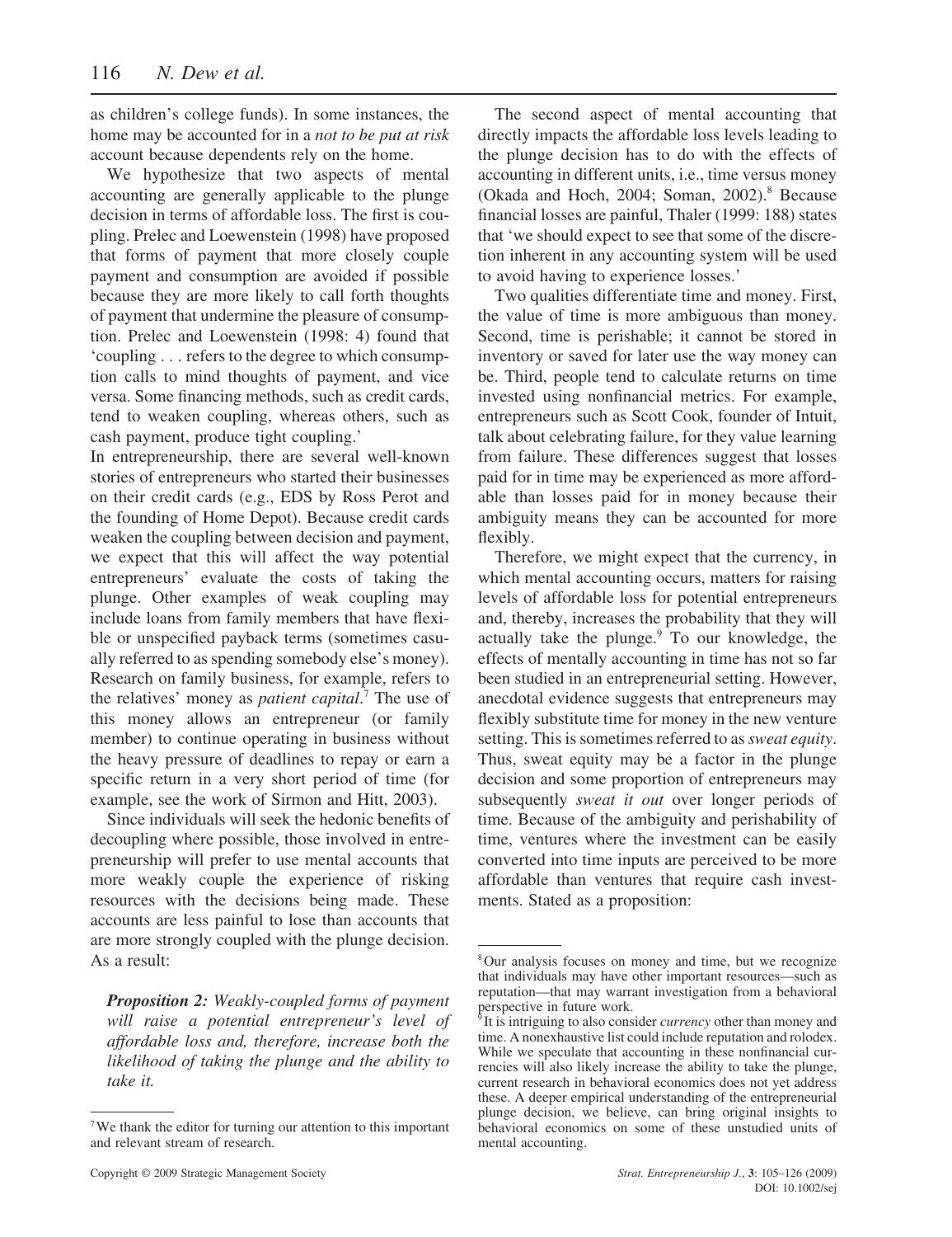*Proposition 3: When entrepreneurs account in time (versus money), they will have higher levels of affordable loss and, therefore, will be more likely to take the plunge.*

#### **Behavioral aspects of the depth of the plunge**

The concept of affordable loss urges individuals to enter into entrepreneurship based on a loss that, even though it is only possible, is known to be affordable and that they have come to terms with before taking the plunge. Given that preferences may change over time (Ainslie, 2001; March, 1978) raises the important theoretical question of how the potential entrepreneur *secures* the plunge decision. In other words, how do entrepreneurs make the plunge work over relevant periods of time during which they may be sorely tempted to second guess themselves and quit, while at the same time ensuring their ability to quit when it would be prudent for them to do so?

When making the plunge decision effectually, the mechanism that both supports the willingness to lose an affordable set of resources and enables the quitting of the new venture at the point those resources are exhausted is the precommitment that one is willing to lose a select and finite set of resources over which one has control. For instance, if the entrepreneur says 'My affordable loss is \$200,000 and two years of my life in this venture,' then this choice rests not only on a commitment that the entrepreneur is willing to lose two years and \$200,000, but also on a commitment that after this point, the entrepreneur will indeed quit the venture, i.e., this is *all* that the entrepreneur is willing to lose.<sup>10</sup> Moreover, the commitment is based on entrepreneurs' preferences over their means, not on information in the environment that might change over time and lead them to change their minds. Thus, the commitment aspect of affordable loss is double edged: it involves the resolve that one is willing to lose certain resources, as well as a constraint that this is all one is willing to lose. Both aspects rely on some kind of commitment mechanism.

What enables human beings to make such commitments to themselves? One explanation is that emotions play an important role in serving as commitment devices that enable people to behave

consistently over time (Frank, 1988; Nesse, 2003). For a vivid description of the emotional state that sometimes accompanies the plunge decision, consider the following example drawn from Tom Fatjo's autobiography (Fatjo and Miller, 1981). Fatjo was an accountant in Houston when a meeting with the people living in his subdivision challenged him to take up the garbage collection problem the community was facing. In 1970, he borrowed \$7,000 for his first truck. Every day, Fatjo woke up at 4 a.m. to collect garbage for two hours before changing into a suit to go to work in his accounting office. He did this for over a year before he quit his day job to found the waste management giant Browning Ferris. Of course, when he made the decision to take the entrepreneurial plunge, he did not know he would end up building a \$1 billion enterprise. Here is how he describes his moment of decision:

'Within a week, I was almost frantic. My food wouldn't seem to digest and I had a big knot in my chest. When I was doing one thing, I thought of two others which had to be done that same day.

The pressure just kept building. Even though it was cold, my body was damp from continuous perspiration. Since so much of what I was doing in the accounting firm had to be done by the end of the tax year and involved important decisions with key clients, I needed to spend time thinking through problems and consulting with them as they made decisions. I was caught in a triangle of pressing demands, and I felt my throat constricting as if there were wires around my neck.

That night I was exhausted, but I couldn't sleep. As I stared at the ceiling, I fantasized all our trucks breaking down at the same time. I was trying to push each of them myself in order to get them going. My heart began beating faster in the darkness and my body was chilled. The horrible thought that we might fail almost paralyzed me.

I wanted to quit and run away. I was scared to death, very lonely, sick of the whole deal. As hard as I tried to think about my life and what was important to me, my mind was just a confused mass of muddled images . . . I remembered committing myself to make it in the garbage business *whatever it takes*! I lay back on my pillow and felt a deep sigh within myself—*Good Lord, so this is what it takes*, I thought, then rolled over and got some restless sleep.' (Fatjo and Miller, 1981: 32)

<sup>&</sup>lt;sup>10</sup>Note that the argument would be the same even if he/she does not make an immutable decision to quit, but makes only a firm commitment to seriously consider the decision to quit.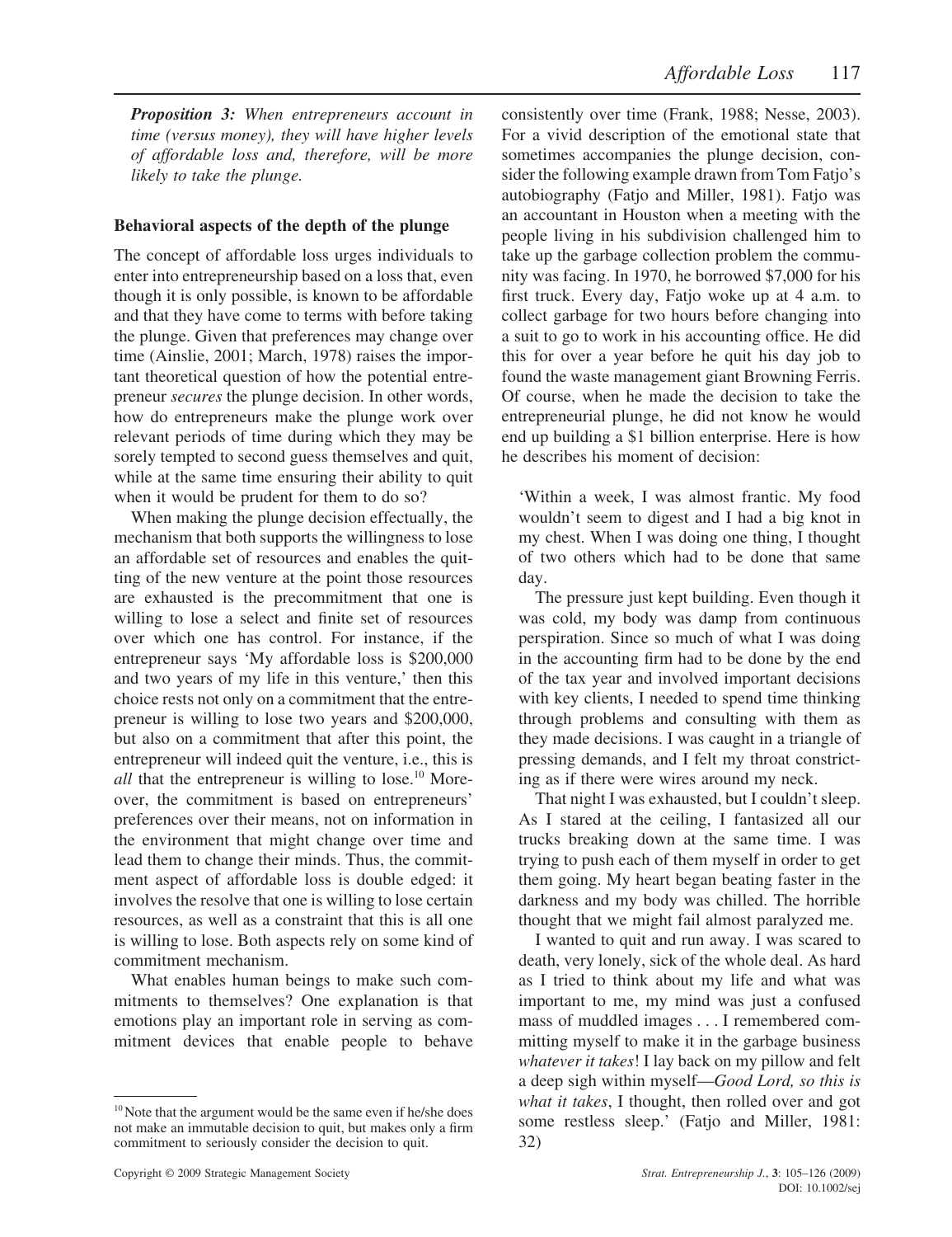Fatio's decision embodies the principle of affordable loss. In his narrative of the plunge decision, Fatjo appears to be grappling with the worst case scenario and striving to come to terms with it through a commitment that explicitly divorces his decision from the possible consequences.

Yet Fatio's narrative also illustrates the powerful emotional component of such decisions—and the dangers that accompany those emotions. It shows how the decision had the kind of felt, embodied component that Miller (2007) has urged us to recognize. Fatjo was 'damp from continuous perspiration, felt (his) throat constricting,' and 'exhausted but couldn't sleep.' Eventually, the way he silenced the muddled images was by making a commitment do *whatever it takes*. Such emotional intensity, while perhaps necessary to overcome the opportunity costs associated with giving up a highly paid white-collar job, may also induce blind fervor of the kind that leads to financial ruin. Here a precommitment to affordable loss levels can put the brakes on such a rush to ruin.

Among the emotions that act as bulwarks against breaking commitments to ourselves, guilt and shame are prominent. People readily use these feelings against themselves, i.e., people feel badly if they don't keep their promises to themselves. In effect, these emotional predispositions provide incentives to act in particular ways or serve as a tax on not behaving in certain ways (Elster, 2000). Thus, from an economic perspective, these emotions are valuable commitment-rendering devices that are directed at the self—at securing a decision you made to yourself so that you do not renege on it in the future.<sup>11</sup> These emotion-based commitments have to work with whatever stop-loss mechanisms and procedures they employ to limit their losses.

Therefore, the affordable loss heuristic provides the potential entrepreneur with the resolve to take the plunge and also the emotional back up required to quit when the time comes. This heuristic has an important side effect: it serves to protect the

entrepreneur from the well-known susceptibility to escalation of commitment bias (Staw, 1976). In conventional analyses of investment decisions, researchers have found that investors often throw good money after bad when they find projects underperforming in terms of their expectations of return (Staw, 1981). At these points of disappointment, investors begin to perceive the costs thus far incurred as sunk and so arrive at irrational decisions to invest more money in bad projects. Affordable loss provides a safeguard against this by shifting the emphasis to the downside at all times. In fact, even before one begins, affordable loss insists on a precommitment to quit when the affordable loss amount is actually lost. Unlike standard cases of escalation of commitment where the upside still reigns supreme in the decision-making process—and, therefore, the costs incurred thus far come to be seen as sunk the focus in the case of affordable loss is always on the downside and the precommitment to quit ensures that the decision to continue is not about unending hopes of the upside, but once more thinking through whether any new investments are worth losing—in terms of nonfinancial upsides that the entrepreneur really values enough to make the new investment worthwhile. We speculate, therefore, that:

*Proposition 4: Entrepreneurs who make the plunge decision using the affordable loss heuristic will be less susceptible to escalation of commitment than those who use calculations of expected returns.*<sup>12</sup>

### **DISCUSSION**

In this section, we discuss several implications of the affordable loss heuristic that are relevant for research and public policy in entrepreneurship. These are, in turn, the frequency of venture start-up, the costs of failure, and the efficiency implications of underinvestment in entrepreneurship.

#### **Frequency of venture start-up**

A long-standing and important research puzzle in  $\frac{11}{11}$ This type of self-commitment can be traced to Homer's  $\frac{11}{11}$  tong sumally und important research puzzle in negative in the interpreneurship is the issue of neutron puzzle in the interpreneurship is the iss

parable about Ulysses, who had himself bound to the mast of his ship in order to resist the temptatious song of the Sirens (Elster, 2000). Essentially, in a moment when his thoughts were clear and passions were in a state of balance (a moment of reflective equilibrium/considered judgment), Ulysses decided to take precautions against future changes in his preferences. Commitment devices, then, are normally thought of as ways to protect oneself against glitches in one's judgments; the idea, then, is that commitments keep the decision maker rational over time.

<sup>&</sup>lt;sup>12</sup> Here we have deliberately limited the scope of our analysis of the emotional aspects of decision making to the issue of commitment. However, we note that a variety of propositions related to emotion could be imagined (for example, recent work on grief [Shepherd, 2003]), and we, therefore, return to this issue in our concluding remarks. We are grateful to an anonymous reviewer for drawing our attention to this point.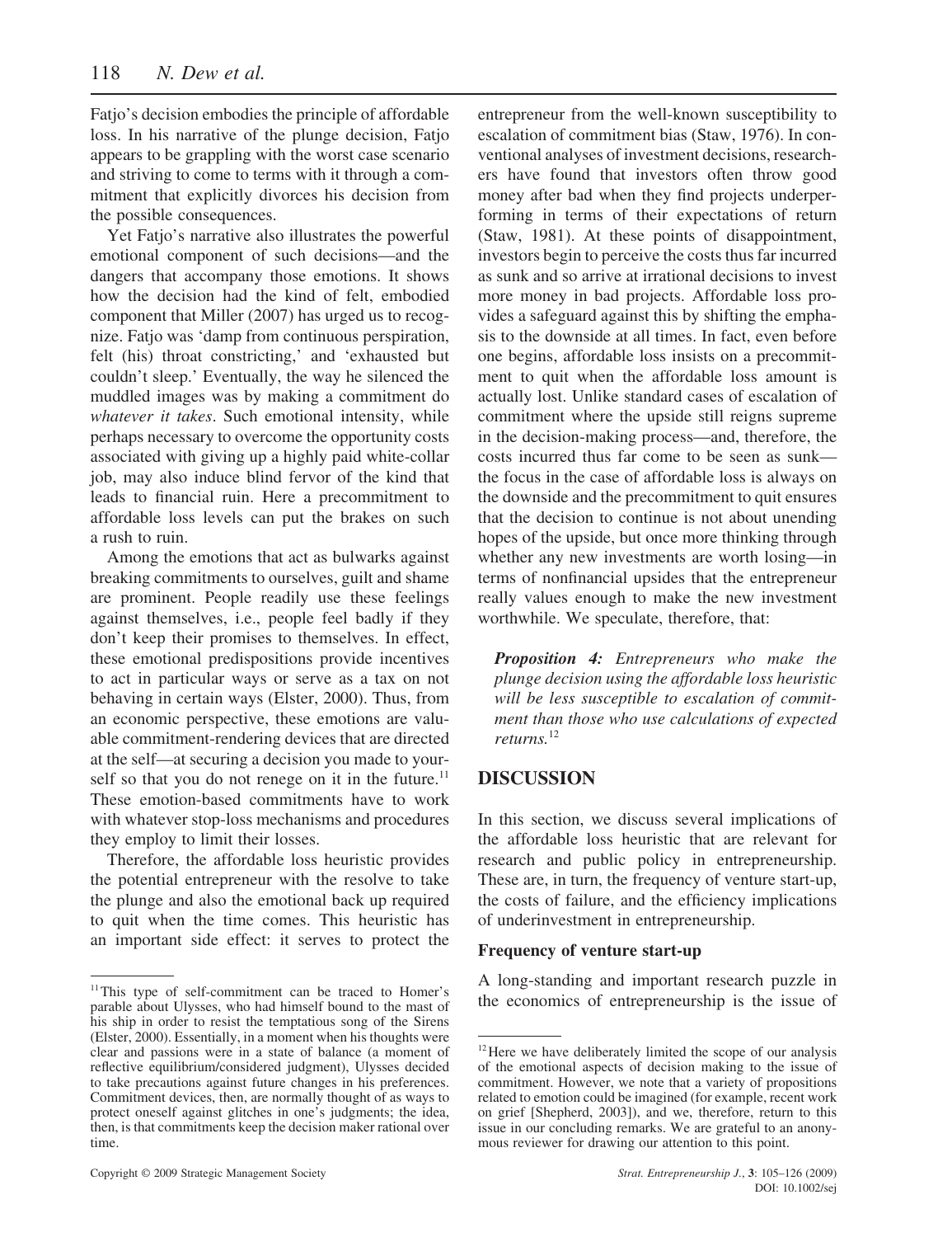excess entry and suboptimal returns observed in empirical studies of entrepreneurship (Geroski, 1996; Caves, 1998). The statistics of new venture success and failure argue that any rational calculation based on expected return ought to bias decision makers *against* plunging, simply because of the large failure rate. But the fact is that this does not deter entrepreneurs from (over)entering. While studies have suggested a wide range of individual characteristics that might help explain these data, some key explanations have recently been contested in the literature. For instance, Moore and Cain (2007) significantly moderate the conclusions of Camerer and Lovallo (1999) regarding overconfidence/reference group neglect; and Miner and Raju's (2004) results contest Stewart and Roth's (2001) regarding the long-standing hypothesis of preference for risk.

In our view, entry into entrepreneurship is a choice that may be supported by a variety of reasoning processes that are contingent on the exact nature of the decision problem as well as on the characteristics and circumstances of the decision maker. Some entrepreneurs may indeed be more risk loving than others. Others may exhibit over- or underconfidence and yet others may simply be ignorant of failure rates. But at least some—if not most—expert entrepreneurs use affordable loss. We have shown in this article that affordable loss is not only empirically induced, but also theoretically consistent with what we know about human information processing in general and recent findings in behavioral economics in particular.

By contrast, more formal economic models of entrepreneurial entry start from the assumption that individuals enter into entrepreneurship only when it pays to do so—i.e., only when the expected value or option value of the plunge is positive (based on data about payoffs, failure rates, and probabilities). Comparing affordable loss to heuristics that begin with exogenous expected return reveals that when individuals use the affordable loss heuristic, they may take the plunge even if the failure rate is high and irrespective of potential gain, i.e., they may take the plunge when the expected value of entering entrepreneurship is negative. Therefore, affordable loss suggests a higher entry rate than expected returns.

This prediction is important because it suggests an alternative behavioral explanation for the excess entry/poor returns puzzle. Importantly, one virtue of this explanation is that it does not depend on any cognitive mechanisms or biases that are specific to the entrepreneurial population, i.e., it does not

depend on an empirical difference between entrepreneurs and nonentrepreneurs.13 Moreover, affordable loss is a heuristic for taking the plunge at any given level of liquidity, so it applies to the whole population of potential entrepreneurs regardless of heterogeneity in the initial distribution of wealth/resources. But perhaps most importantly, the affordable loss heuristic is teachable and learnable with the added benefit of low cognitive burden. Put simply, the following four steps capture the heuristic in the classroom:

- Think through what you can *afford* to lose amounts set aside in weakly-coupled mental accounts, sudden windfalls, savings you have been setting aside for an entrepreneurial debut, etc.
- Think through how much you are *willing* to lose for the *particular* project steps you are actually planning to take—half of the above amount, for example, so you can try two projects instead of one, in case the first one fails.
- Take those steps at those levels of investment if you *feel* comfortable that those steps are worth taking *even if* you lose all your investment—i.e., think through nonmonetary benefits.
- Think creatively about how you can reduce actual cash outflows on this investment—and continually strive to drive it close to zero.

This cognitive simplicity suggests that we can supplement financial incentives for increasing the frequency of entrepreneurial start-ups with a pedagogical one, surely a claim worth investigating both from a normative policy perspective as well as from a descriptive scientific one.

# **Costs of failure**

The fallibility and error-prone nature of entrepreneurial efforts have been well argued in the literature (Christensen and Knudsen, 2004). This is why experienced and self-aware entrepreneurs have failure firmly in mind when they take the plunge based on affordable loss reasoning. These entrepreneurs and their stakeholders explicitly consider the costs of assembling and disassembling new ventures. The

<sup>&</sup>lt;sup>13</sup>Though differences will emerge from differential learning opportunities, i.e., there will be differences between how adept expert entrepreneurs are at using affordable loss compared to novice entrepreneurs.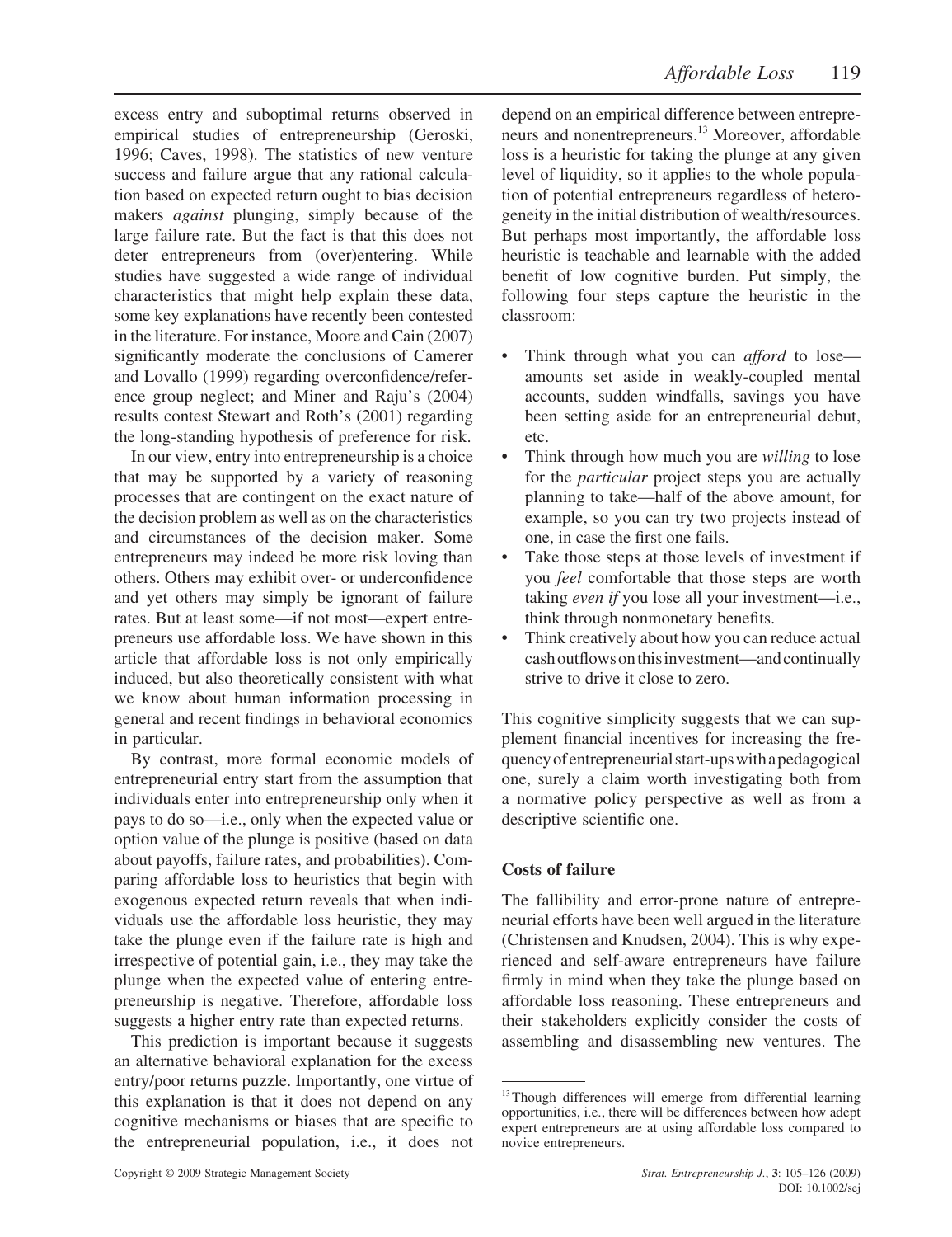

Figure 2. Firm performance: affordable loss and expected returns compared

affordable loss principle works to keep potential losses per stakeholder down (with each stakeholder individually assessing their own affordable loss) while keeping the venture open to unexpected new possibilities on the upside that may come from a variety of sources—internal, organic, market driven, exogenous, or entirely ad hoc and unpredictable.

Figure 2 presents graphically the overall argument relating the use of affordable loss as opposed to expected return to the performance of the firm. The horizontal axis on Figure 2 is time. The vertical axis measures financial investment at each point in time. Note that this is exactly the same as the amount of money lost at each point in time, should the venture fail at that time. Assume now that for any given venture that survives and grows over time, there exists an ideal level of investment required. For the purposes of this argument, we can limit this assumption to the ex post actual investment level. Figure 2 posits a generic S-curve to capture the cumulative shape of these investments over the life of the surviving venture. The S-curve is widely acknowledged to adequately capture the diffusion process in a new market (Rogers, 1995). The only leap this assumption makes is that investment required by the new venture (if it survives and grows) will follow the growth pattern of the market. Note that for our argument to hold, several other types of cumulative investment curves would work just as well.

When entrepreneurs take the plunge based on expected returns, they can make one of two types of errors: they can overinvest or underinvest. And their

investment performance in the given venture heavily depends on the accuracy of their predictions. However, when entrepreneurs plunge based on affordable loss, their investments grow as a function of survival (with incremental investments being made based on affordable loss reasoning). One consequence of this is that they would almost always underinvest in relation to the ex post actual investment curve. However, should an unpredictable or external shock occur, entrepreneurs using affordable loss are almost always likely to lose less than prediction-oriented entrepreneurs. It is in this sense that affordable loss reduces the cost of failure, irrespective of the probability of failure (Sarasvathy, 2001a).

In summary, this implication, when taken together with the implication that affordable loss leads to more frequent venture start-up, means that affordable loss results in more entry into entrepreneurship, but when failures occur, the losses are smaller. In contrast, reasoning from an expected returns (NPV) basis results in fewer entries and larger losses when failures occur. From a policy perspective, although excess entry by the wrong types of entrepreneurs may be costly, the lower costs of failure are a benefit. Overall, which alternative is normatively most desirable may depend largely on factors such as the prevailing technology regime and institutional regime (Winter, 1984; Lee, Peng, and Barney, 2007). We believe that sorting these considerations out both from micro- and macroperspectives would provide several exciting projects for future research.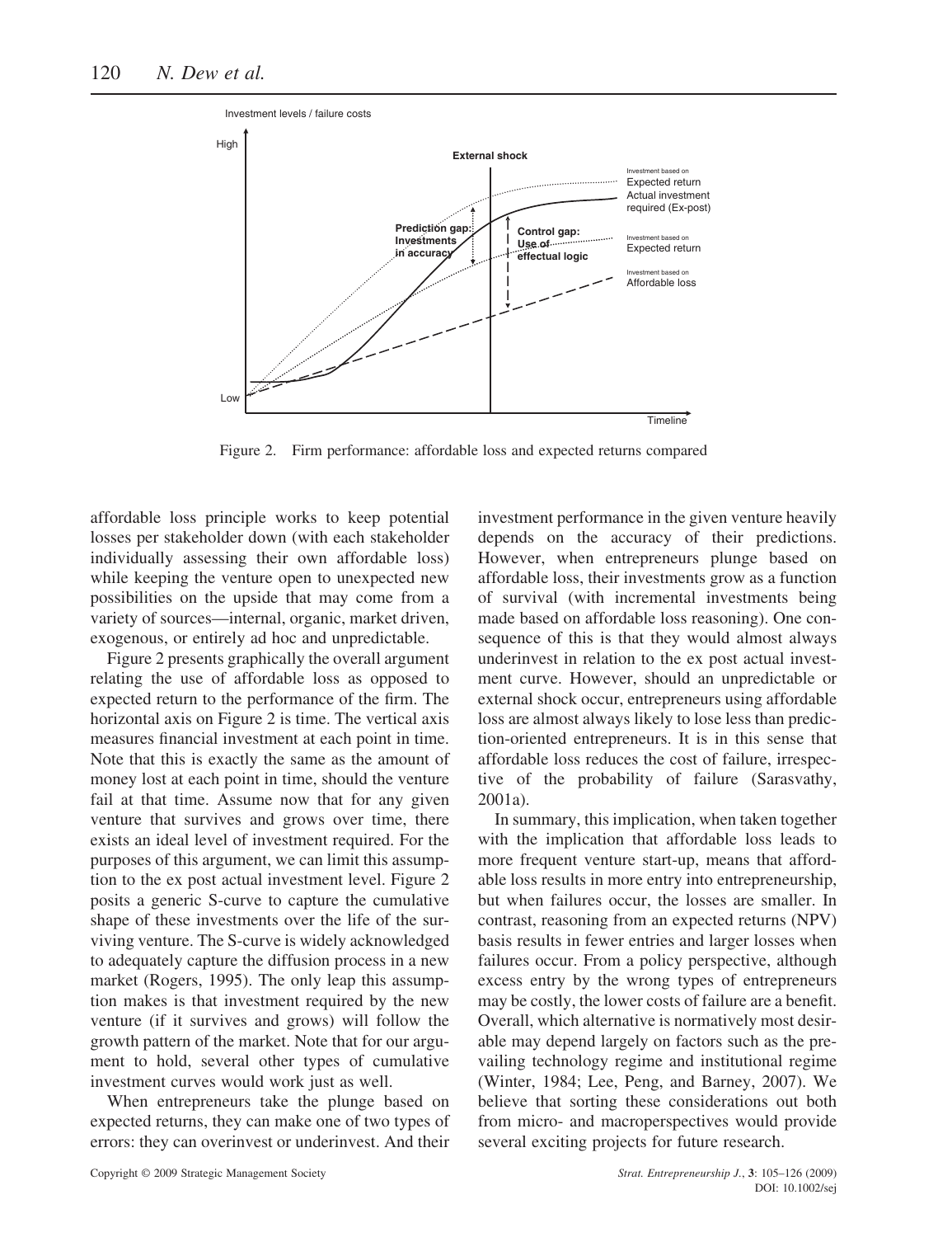#### **Efficiency implications of underinvestment**

Several other implications follow from the hypothesis that entrepreneurs frequently (and, in a sense, deliberately) undercapitalize their ventures. First, this issue has important policy implications because liquidity constraints have often been used as an explanation for the high failure rate of new firms, i.e., firms fail because they are undercapitalized and, therefore, run into cash flow problems (Cressy, 1996). While undercapitalization might increase the risk of ruin for a firm (Baxter, 1967) it may nevertheless lower the risk of ruin of the entrepreneur (who survives to start another venture) and lower the costs of failure per venture (Sarasvathy, 2001a). Nonetheless, since firm failures are visible and measurable, many government initiatives across the globe seek to supplement the resource bases of new ventures by tax breaks or preferential financing arrangements. Second, underinvestment might also imply that firms founded by entrepreneurs who use affordable loss reasoning are more likely to miss homeruns, i.e., are less likely to capture their full upside potential (regardless of whether this is a homerun or mediocre opportunity) in markets with explosive growth and high rates of return that require large amounts of financing quickly. Here the argument is one of missed opportunity rather than outright failure.

In a recent empirical paper, Wiltbank *et al.* (2009) tests these predictions using data from a sample of angel investors (wealthy individuals who act as informal venture capitalists by placing their own money directly into early stage new ventures). Interestingly, the empirical results do not support the above predictions about failure and missed opportunities. The results of the Wiltbank *et al.* study show that angels who emphasize effectual strategies (of which affordable loss is one component) actually experienced a reduction in investment failures (not an increase) without a reduction in their number of homeruns. One possible explanation for these counterintuitive findings is that the affordable loss heuristic may tend to be used in combination with other tactics. Though financial resources are clearly very important in new ventures, they are not the only resources that are important for eventual success or failure: ventures may survive and thrive because the founding entrepreneur/s managed to find ways of supplementing the financial resources of the venture. The literature on how entrepreneurs may use social co-opting strategies to establish legitimacy and secure access to underutilized resources appears

very relevant here (Starr and McMillan, 1990; Baker and Nelson, 2005). Or entrepreneurs may use effectual strategies such as bringing on board a variety of self-selected stakeholders that help shape and grow the market organically rather than through financial investments (Sarasvathy and Dew, 2005b). Or they may attempt to substitute sweat equity for financial resources, i.e., invest large amounts of their own labor into their venture.

Finally, undercapitalization also has implications for the plurality of new venture investor types. Undercapitalization speaks to an obvious gap in most theories of the firm—property rights, resourcebased view, behavioral theory, contracting, transaction cost, etc. But these theories do not explain how the firm was put together in the first place and, therefore, do not take into account the implications of the start-up situation for the efficiency of the subsequent bundle of assets or contracts that constitutes the venture (Hellmann, 2000). One hypothesis is that the appropriate reasoning approach of venture investors is contingent on the life stage of the venture. Whereas reasoning based on affordable loss may increase the likelihood of entrepreneurs taking the plunge, their use of the heuristic may limit the venture's growth potential down the road. This suggests a theoretical reason why predictive stakeholders—such as venture capitalists—may be necessary to the survival and growth of high-potential ventures. It also leads to an interesting paradox that good entrepreneurs may, under some circumstances, make bad investors for new ventures.

### **CONCLUSION**

We began this article with the objective of developing a deeper understanding of the affordable loss heuristic as a part of the toolbox available to individuals contemplating the entrepreneurship plunge decision. In doing so, our aim was to contribute to the exciting new conversation emerging in our field on a more *creative* view of entrepreneurship.

Interestingly, the downside focus that a behavioral economic view of affordable loss brings to the plunge decision may be used with all three views of entrepreneurial opportunities. For example, even in the case of opening a franchise for a well-established company such as McDonalds, potential franchisees can evaluate their plunge using an affordable loss heuristic. They can ask themselves not only how they can raise the initial investment required to open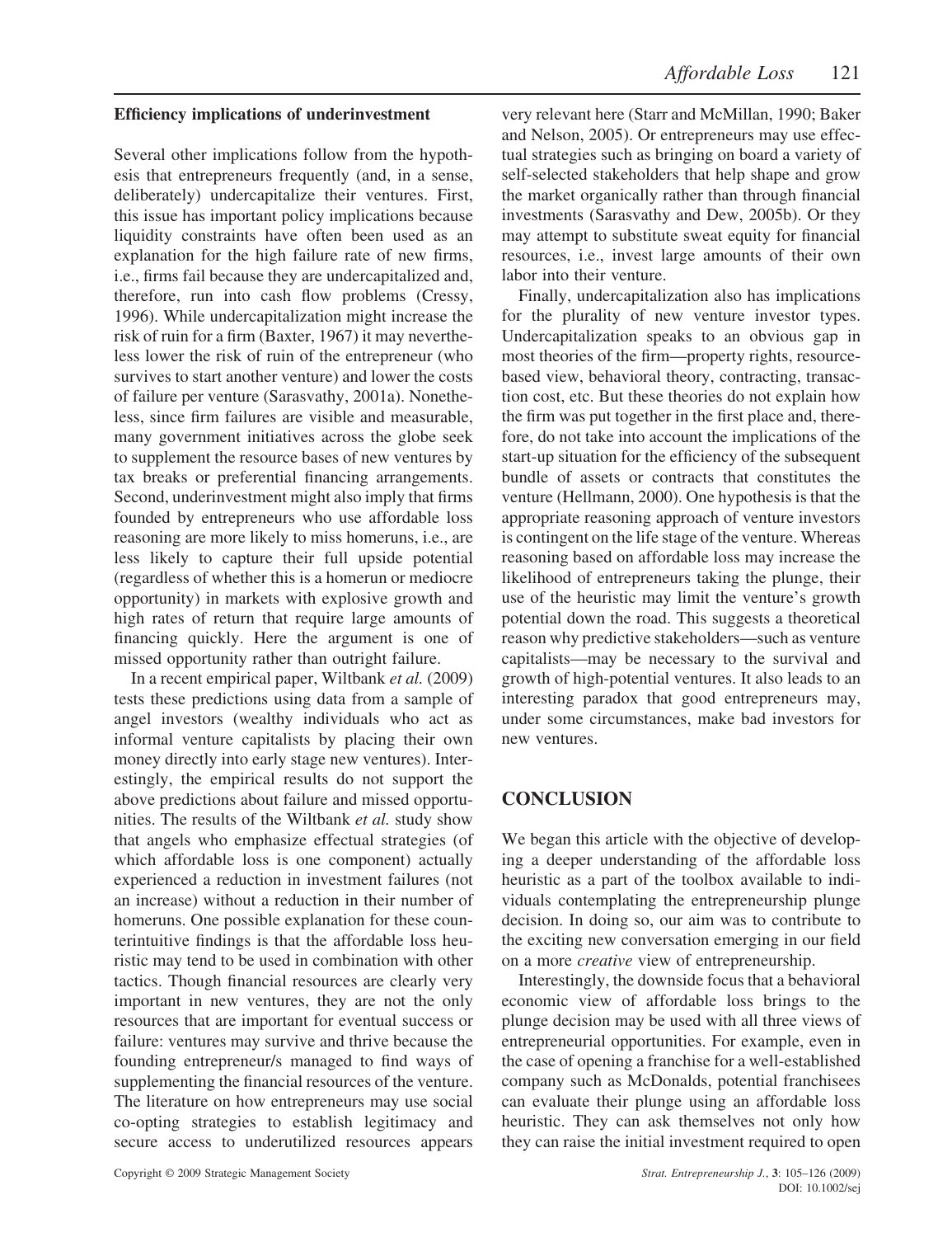the franchise, but also come to grips with worst case scenarios on what could go wrong and come up with creative ways to reduce that potential loss. Our propositions will all hold even in cases of such mundane or more readily recognizable opportunities. But in cases where opportunities are *made*, rather than found, affordable loss is particularly useful because those are precisely the cases where the upside is most unpredictable. In cases where entrepreneurs are choosing between ventures with highly unreliable but promising upsides, or in cases where they are driven largely by non-financial motives, affordable loss gives them reasoned and even systematic decision criteria *without* the necessity of spending time, money, and effort on estimating upsides probably an exercise in fiction rather than fact or forecast in any case (Goodman, 1955).

We conclude with three departing thoughts. First, there are some important questions regarding the plunge decision. What decision-making tools should be taught to potential entrepreneurs? Should we teach them only models based on NCIT and ROR in an entrepreneurial setting, or should we also teach them how to use the affordable loss heuristic?<sup>14</sup> When is it more or less appropriate to teach each of these different decision-making tools? As Miller (2007) has suggested, with regard to risk taking, the broader issue at stake is the whole notion of what is desirable as *rational* behavior. This is a widely debated issue among philosophers, psychologists, and economists. Are decisions rational if the procedure is logical (as highlighted by Simon, 1978) or only if they express substantive rationality (in the sense of conforming to the expected utility model)? Are they rational if the outcomes are good or only if the decision input is substantively correct? In a recent article, Haselton and Nettle (2006: 63) explain that 'many of the simple heuristics that people actually use perform just as well as complex normative models under real-world conditions of partial knowledge (Gigerenzer and Todd, 1999). There are even circumstances in which they perform better than normative models—the so-called less-is-more effect. The less-is-more effect occurs because simple heuristics can exploit structural features of the decisionmaking environments that are noisy and uncertain and contain multiple cues.'

Thus, human minds appear to work using a set of simple heuristic procedures and perform best when

decision problems are presented in ways that leverage natural capability by putting them in ecologically valid formats. One conjecture is that the affordable loss heuristic is possibly another example of the less-is-more and biased-is-better effects (Haselton and Nettle, 2006). It uses less information and it is biased against external information. And it may produce better results in a specific environmental context, i.e., one that is noisy, uncertain, and contains multiple cues. The implication of this argument is that we should teach students decision technologies that are adaptive (and, therefore, appropriate) across a spectrum of circumstances. This means that we might usefully teach potential entrepreneurs about both the affordable loss heuristic and the EU model as part of a package of (contingently applied) decision-making tools.

Second, we believe there is a significant opportunity to enrich research on entrepreneurial cognition with psychological research on how individuals feel about decisions, actions, and thoughts. We note much excitement among entrepreneurship researchers and some pioneering work developing on the topic of entrepreneurial cognition (Mitchell *et al.*, 2004). Researchers have also been developing ideas about the role of affect in entrepreneurship and associated areas such as creativity and innovation (Adler and Obstfeld, 2007; Goss, 2005; Shepherd, 2003). Our view is that entrepreneurship involves more than cold cognitive processes. Key entrepreneurial decisions (such as the plunge decision) are deeply personal choices that are frequently viewed as significant life choices; therefore, we should expect the entrepreneur's feelings about these decisions to play an important role in such choices. There remains significant scope for further research on this topic above and beyond the commitment issues we have highlighted in this article—that could help us better understand entrepreneurial behaviors, while at the same time, usefully informing pedagogy and practice.

Finally, if affordable loss plays a role in the plunge decisions of entrepreneurs, the individual's objective function may not be directed at profit maximization. Selecting a decision strategy rooted in affordable loss fundamentally prioritizes control of downside loss above the maximization of potential upside. This is not to say that affordable loss will always result in a suboptimal result from a societal perspective or that expected return will always entail assuming more risk than affordable loss. But what it does suggest is that existing research puzzles about

<sup>&</sup>lt;sup>14</sup>We are grateful for the comments of an anonymous reviewer who prompted us to think about this issue in more depth.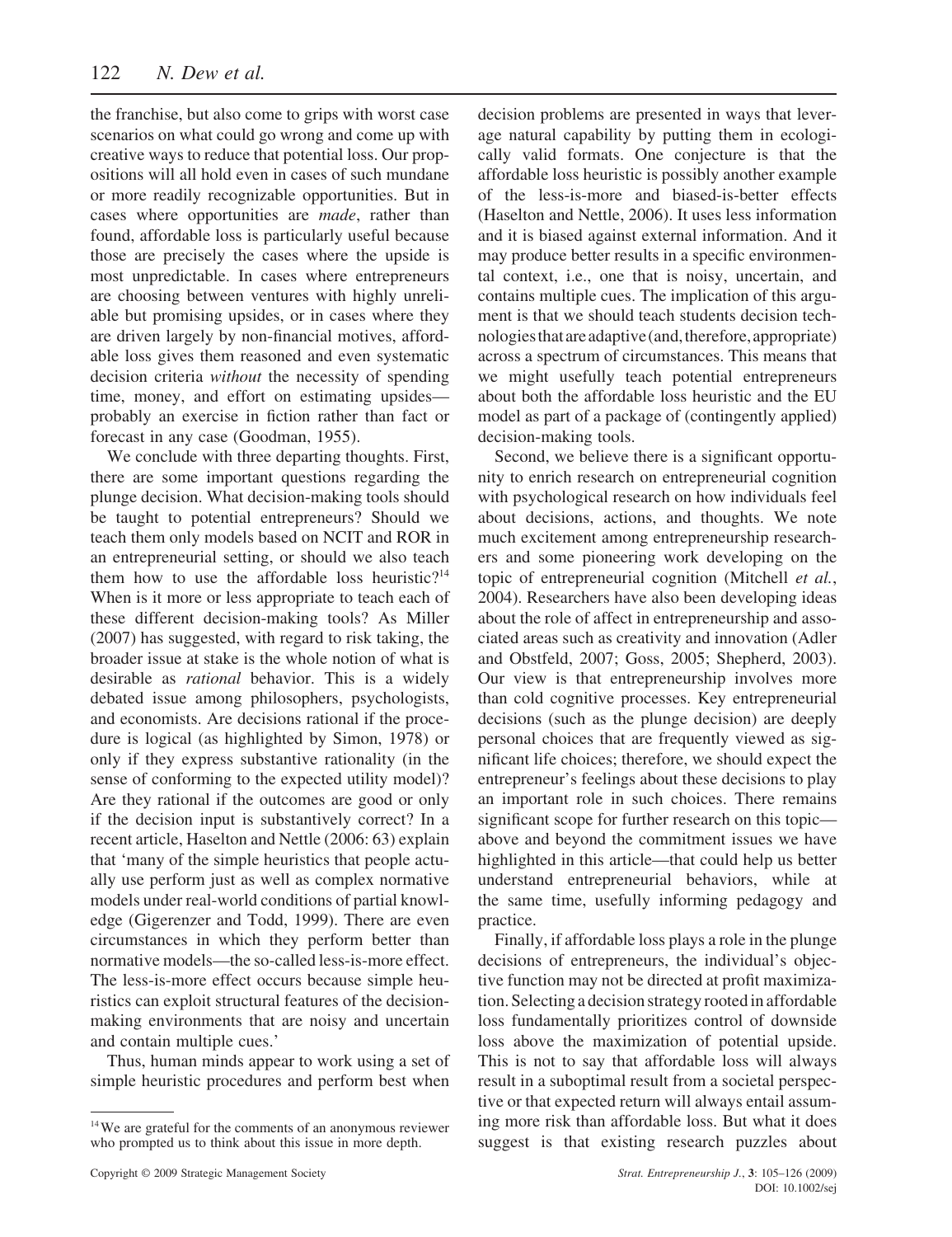entrepreneurial wealth creation may, in part, be an artifact of theoretical perspectives that ignore crucial behavioral factors that shape the decision to start a new venture. If researchers assume profit maximization is the priority of entrepreneurs, entrepreneurial outcomes are correctly measured according to ROI, IRR, and perhaps sales revenue and sales volume. But if the entrepreneur looks to manage risk through affordable loss, the focus may be on different—and perhaps conflicting—dependent variables. Therefore, to the extent that the theory expressed in this article is empirically significant, it raises fundamental questions about the implicitly assumed risktaking practices of entrepreneurs.

For instance, we do not know of any historical study that specifically examines the risk-taking heuristics used by well-known entrepreneurs such as the Wedgwoods, Hersheys, Edisons, Watsons, Dells, and Schultzes of the world. But we are fascinated by the possibility of what we might find were we to examine accounts of their decision processes especially in terms of contingent relationships between their use (or lack of use) of affordable loss, risk taking, and eventual outcomes over a career of multiple entrepreneurial ventures. Edison, for example, had been on the brink of bankruptcy, and Hershey and Heinz had been through more than one. Even Wedgwood bet his entire net worth at least once in his career. Which of these were strategic (as in the case of North American Phonograph Company that allowed Edison to buy back the rights to his invention), exogenous (as in the case of Hershey's earlier ventures), and/or avoidable through the use of precommitments to affordable loss levels (as in the case of Edison's Portland Cement Company)? Thus, rethinking entrepreneurial outcomes in the context of the behavioral processes we have described in this study (such as contemplating preferences for becoming and being an entrepreneur, and exiting ventures to meet self-imposed precommitments rather than because the venture failed) has potential for significantly enriching—if somewhat complicating—our understanding of entrepreneurial wealth creation.

### **REFERENCES**

- Adler PS, Obstfeld D. 2007. The role of affect in creative projects and exploratory search. *Industrial and Corporate Change* **16**(1): 19–50.
- Adner R, Levinthal D. 2004. Real options and real tradeoffs. *Academy of Management Review* **29**(1): 120–126.

entrepreneurial activity. *Journal of Business Venturing* **10**(2): 95–106.

*preneurship Journal* **1**(1–2): 11–26.

**1**(1–2): 147–165.

Press: Cambridge, U.K.

Baker T, Nelson RE. 2005. Creating something from nothing: resource construction through entrepreneurial bricolage. *Administrative Science Quarterly* **50**: 329–366.

Ainslie G. 2001. *Breakdown of Will*. Cambridge University

Aldrich H, Kim P. 2007. Small worlds, infinite possibilities? How social networks affect entrepreneurial team formation and search. *Strategic Entrepreneurship Journal* 

Alvarez S, Barney J. 2007. Discovery and creation: alternative theories of entrepreneurial action. *Strategic Entre-*

Amit R, Muller E, Cockburn I. 1995. Opportunity costs and

- Baron RA. 2007. Behavioral and cognitive factors in entrepreneurship: entrepreneurs as the active element in new venture creation. *Strategic Entrepreneurship Journal*  **1**(1–2): 167–182.
- Baron RA, Ensley MD. 2006. Opportunity recognition as the detection of meaningful patterns: evidence from comparisons of novice and experienced entrepreneurs. *Management Science* **52**(9): 1331–1344.
- Bartlett S. 2002. Seat of the pants. *Inc.* 15 October 2002.
- Baum JR, Locke EA, Smith KG. 2001. A multi-dimensional model of venture growth. *Academy of Management Journal* **44**(2): 292–303.
- Baxter ND. 1967. Leverage, risk of ruin and the cost of capital. *Journal of Finance* **22(**3): 395–403.
- Benz M. 2006. Entrepreneurship as a non-profit-seeking activity. *International Entrepreneurship and Management Journal* **5**(1): 23–44.
- Buchanan JM, Vanberg VJ. 1991. The market as a creative process. *Economics and Philosophy* **7**: 167–186.
- Camerer C, Lovallo D. 1999. Overconfidence and excess entry: an experimental approach. *American Economic Review* **89**(1): 306–318.
- Campbell CA. 1992. A decision theory model of entrepreneurial acts. *Entrepreneurship Theory and Practice* **17**(1): 21–27.
- Cassar G. 2008. Are individuals entering self-employment overly-optimistic? An empirical test of plans and projections on nascent entrepreneur expectations. Working paper, Wharton School of the University of Pennsylvania.
- Casson M. 2005. Entrepreneurship and the theory of the firm. *Journal of Economic Behavior and Organization* **58**(2): 327–348.
- Caves RE. 1998. Industrial organization and new findings on the turnover and mobility of firms. *Journal of Economic Literature* **36**(4): 1947–1982.
- Chase WG, Simon HA. 1973. The mind's eye in chess. In *Visual Information Processing*, Chase WG (ed). Academic Press: New York.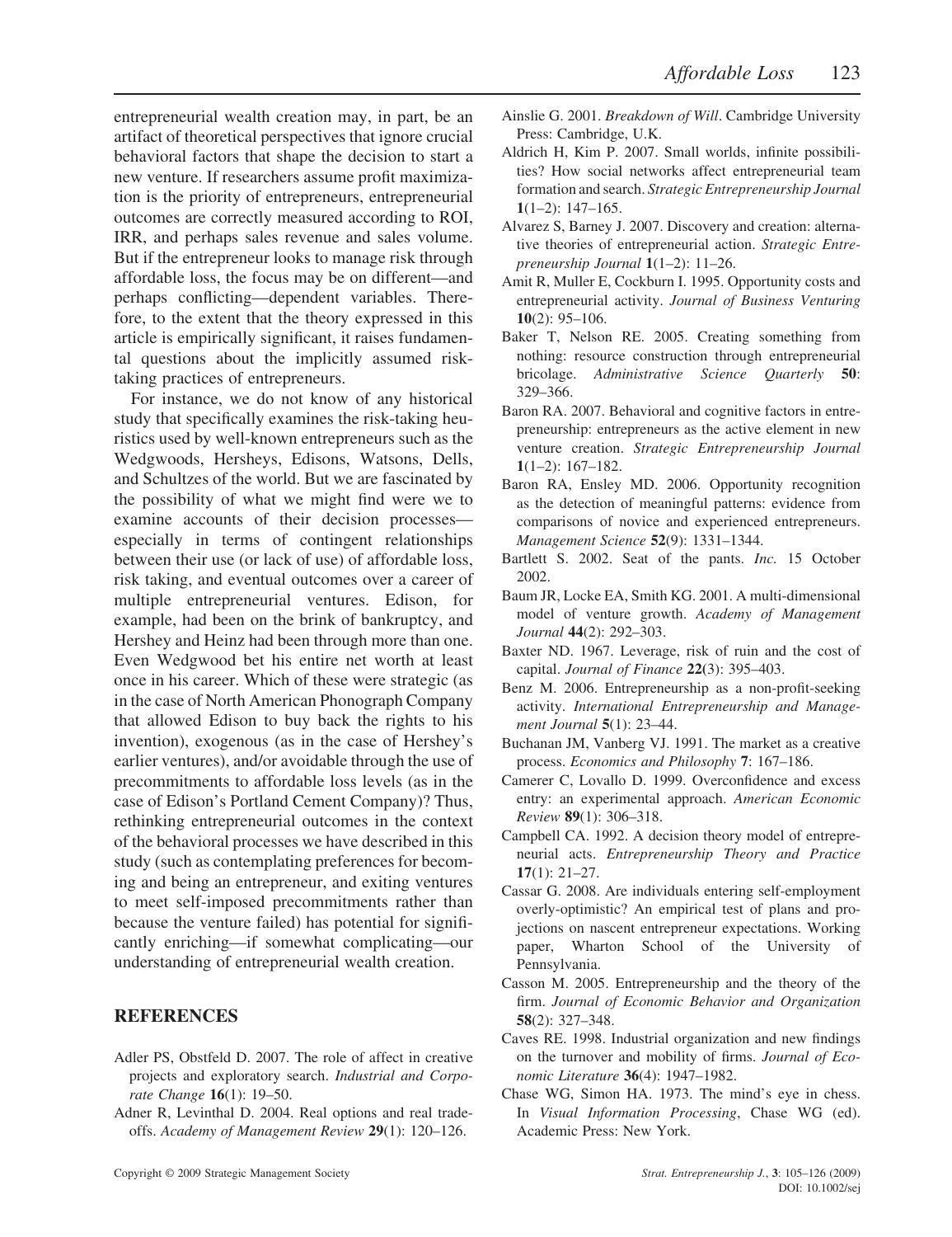- Christensen M, Knudsen T. 2004. Entrepreneurial fallibility and the evaluation of new opportunities. Working Paper, University of Southern Denmark.
- Cressy R. 1996. Are business start-ups debt-rationed? *The Economic Journal* **106**(438): 1253–1270.
- Dew N, Read S, Sarasvathy SD, Wiltbank R. 2009. Logical frames in entrepreneurial decision making: differences between experts and novices. *Journal of Business Venturing*. Forthcoming.
- Dixit AK, Pindyck RS. 1994. *Investment Under Uncertainty*. Princeton University Press: Princeton, NJ.
- Eisenhauer JG. 1995. The entrepreneurial decision: economic theory and empirical evidence. *Entrepreneurship Theory and Practice* **19**(4): 67–80.
- Elster J. 2000. *Ulysses Unbound: Studies in Rationality, Precommitment and Constraints*. Cambridge University Press: Cambridge, U.K.
- Ericsson KA, Lehmann AC. 1996. Expert and exceptional performance: evidence on maximal adaptations on task constraints. *Annual Review of Psychology* **47**: 273–305.
- Fatjo T, Miller K. 1981. *With No Fear of Failure*. W Publishing Group: Nashville, TN.
- Folta TB, O'Brien JB. 2004. Entry in the presence of dueling options. *Strategic Management Journal* **25**(2): 121–138.
- Frank RH. 1988. *Passions Within Reason: The Strategic Role of the Emotions*. Norton: New York.
- Geroski PA. 1996. What do we know about entry? *International Journal of Industrial Organization* **13**(4): 421–441.
- Gigerenzer G, Todd P. 1999. *Simple Heuristics That Make Us Smart.* Oxford University Press: New York.
- Gimeno J, Folta T, Cooper A, Woo C. 1997. Survival of the fittest? Entrepreneurial human capital and the persistence of underperforming firms. *Administrative Science Quarterly* **4**(42): 750–783.
- Gompers P, Kovner A, Lerner J, Scharfstein DS. 2006. Skill versus luck in entrepreneurship and venture capital: evidence from serial entrepreneurs. NBER Working Paper.
- Goodman N. 1955. *Fact, Fiction and Forecast.* Harvard Business School Press: Cambridge, MA.
- Goss G. 2005. Schumpeter's legacy? Interaction and emotions in the sociology of entrepreneurship. *Entrepreneurship Theory and Practice* **29**(2): 205–218.
- Hamilton BH. 2000. Does entrepreneurship pay? An empirical analysis of returns to self employment. *Journal of Political Economy* **108**(3): 604–632.
- Haselton MG, Nettle D. 2006. The paranoid optimist: an integrative evolutionary model of cognitive biases. *Personality and Social Psychology Review* **10**(1): 47–66.
- Hellmann T. 2000. Entrepreneurship as the process of obtaining resource commitments. Working Paper, Stanford University.
- Holtz-Eakin D, Joulfaian D, Rosen HS. 1994. Entrepreneurial decisions and liquidity constraints. *RAND Journal of Economics* **25**(2): 334–347.
- Kahneman D, Tversky A. 1979. Prospect theory: an analysis of decision under risk. *Econometrica* **47**(2): 263–292.
- Knight FH. 1921. *Risk, Uncertainty and Profit* (1933 edn). Houghton Mifflin: New York.
- Koehn NF. 2001. *Brand New: How Entrepreneurs Earned Consumers' Trust from Wedgwood to Dell.* Harvard Business School Press: Boston, MA.
- Lee S-H, Peng MW, Barney JB. 2007. Bankruptcy law and entrepreneurship development: a real options perspective. *Academy of Management Review* **32**(1): 257–272.
- Lindh T, Ohlsson H. 1996. Self-employment and windfall gains: evidence from the Swedish lottery. *The Economic Journal* **106**(439): 1515–1526.
- Littlechild SC. 1986. Three types of market process. In *Economics as a Process*, Langlois RN (ed). Cambridge University Press: Cambridge, U.K.; 27–39.
- Loewenstein GF, Weber EU, Hsee CK, Welch N. 2001. Risk as feelings. *Psychological Bulletin* **127**(2): 267–286.
- March JG. 1978. Bounded rationality, ambiguity, and the engineering of choice. *RAND Journal of Economics* **9**(2): 587–608.
- March JG. 1994. *A Primer on Decision-making*. Free Press: New York.
- March JG, Shapira Z. 1987. Managerial perspectives on risk and risk taking. *Management Science* **33**(11): 1404–1418.
- McGrath RG. 1997. A real options logic for initiating technology positioning investments. *Academy of Management Review* **22**(4): 974–996.
- McGrath RG. 1999. Falling forward: real options reasoning and entrepreneurial failure. *Academy of Management Review* **24**(1): 13–30.
- McMullen JS, Shepherd A. 2006. Entrepreneurial action and the role of uncertainty in the theory of the entrepreneur. *Academy of Management Review* **31**(1): 132–152.
- Mehta J, Starmer C, Sugden R. 1994. The nature of salience: an experimental investigation of pure coordination games. *The American Economic Review* **84**(3): 658–674.
- Miller KD. 2007. Risk and rationality in entrepreneurial processes. *Strategic Entrepreneurship Journal* **1**(1): 57–74.
- Miller KD, Reuer JJ. 1996. Measuring organizational downside risk. *Strategic Management Journal* **17**(9): 671–691.
- Miller RD, Leiblein MJ. 1996. Corporate risk-return relations: returns variability versus downside risk. *Academy of Management Journal* **39**(1): 91–122.
- Miner JB, Raju NS. 2004. When science divests itself of its conservative stance: the case of risk propensity differences between entrepreneurs and managers. *Journal of Applied Psychology* **89**(1): 14–21.
- Mitchell RK, Busenitz L, Lant T, McDougall PP, Morse EA, Smith JB. 2004. The distinctive and inclusive domain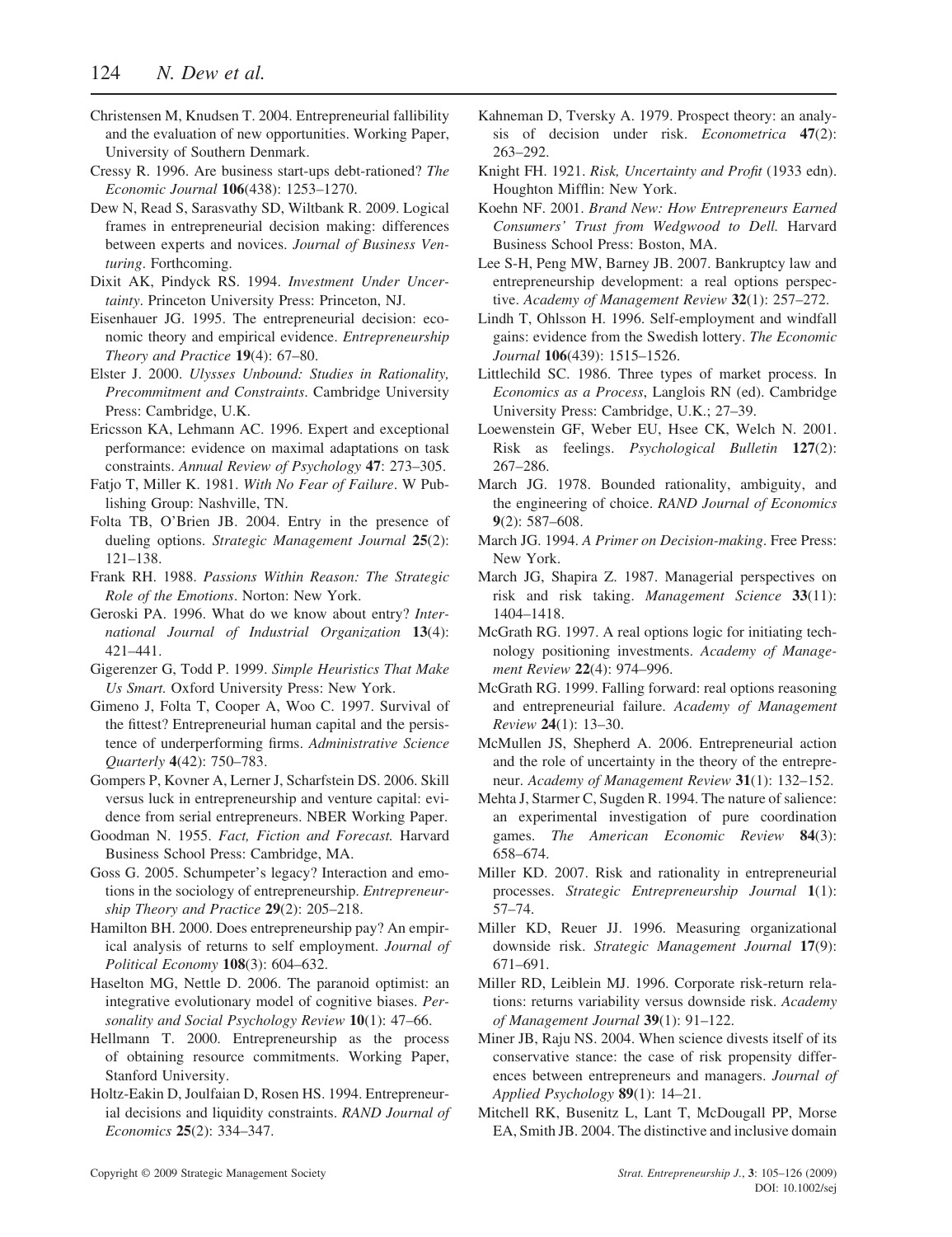of entrepreneurial cognition research. *Entrepreneurship Theory and Practice* **28**(6): 505–518.

- Moore DA, Cain DM. 2007. Overconfidence and underconfidence: when and why people underestimate (and overestimate) the competition. *Organizational Behavior and Human Decision Processes* **103**: 197–213.
- Nesse RM (ed). 2003. *Evolution and the Capacity for Commitment*. Russell Sage Foundation Publications: New York.
- O'Brien J, Folta T, Johnson D. 2003. A real options perspective on entrepreneurial entry in the face of uncertainty. *Managerial and Decision Economics* **24**(8): 515.
- Okada EM, Hoch SJ. 2004. Spending time versus spending money. *Journal of Consumer Research* **31**: 313–323.
- Prelec D, Loewenstein G. 1998. The red and the black. *Marketing Science* **17**(1): 4–28.
- Read S, Dew N, Sarasvathy S, Song M, Wiltbank R. 2009. Marketing under uncertainty: an effectual approach. *Journal of Marketing*. Forthcoming.
- Read S, Song M, Smit W. 2009. A meta-analytic review of effectuation and venture performance. *Journal of Business Venturing*. Forthcoming.
- Rogers EM. 1995. *Diffusion of Innovations* (5th edn). Free Press: New York.
- Sarasvathy SD. 1998. Perceiving and managing business risks: differences between entrepreneurs and bankers. *Journal of Economic Behavior and Organization* **33**: 207–225.
- Sarasvathy SD. 2001a. Causation and effectuation: toward a theoretical shift from economic inevitability to entrepreneurial contingency. *The Academy of Management Review* **26**(2): 243–263.
- Sarasvathy SD. 2001b. Effectual reasoning in entrepreneurial decision making: existence and bounds. *Academy of Management Best Paper Proceedings* ENT D1-D6.
- Sarasvathy SD. 2008. *Effectuation: The Logic of Entrepreneurial Expertise*. Routledge: Cheltenham, U.K.
- Sarasvathy SD, Dew N. 2005a. Toward a technology of foolishness: alternative logics embodied in entrepreneurial action. *Scandinavian Journal of Management* **21**(4): 385–406.
- Sarasvathy SD, Dew N. 2005b. New market creation through transformation. *Journal of Evolutionary Economics* **15**: 533–565.
- Sarasvathy SD, Dew N, Velamuri SR, Venkataraman S. 2003. Three views of entrepreneurial opportunity. In *Handbook of Entrepreneurship Research: An Interdisciplinary Survey and Introduction* , Acs ZJ, Audretsch DB (eds). Springer: New York; 141–160.
- Sarasvathy SD, Simon HA, Lave LB. 1998. Perceiving and managing business risks: differences between entrepreneurs and bankers. *Journal of Economic Behavior and Organization* **33**(2): 207–226.
- Schelling TC. 1960. *Strategy of Conflict*. Harvard University Press: Cambridge, MA.
- Sen A. 2003. *Rationality and Freedom*. Belknap: Cambridge, MA.
- Shackle GLS. 1966. Policy, poetry and success. *Economic Journal* **76**(304): 755–767.
- Shackle GLS. 1979. *Imagination and the Nature of Choice*. Edinburgh University Press: Edinburgh, U.K.
- Shepherd DA. 2003. Learning from business failure: propositions of grief recovery for the self-employed. *The Academy of Management Review* **28**(2): 318–328.
- Simon HA. 1976. From substantive to procedural rationality. In *Method and Appraisal in Economics*, Latsis SJ (ed). Cambridge University Press: Cambridge, U.K.
- Simon HA. 1978. Rationality as process and as product of thought. *American Economic Review* **68**(2): 1–16.
- Sirmon D, Hitt M. 2003. Managing resources: linking unique resources, management, and wealth creation in family firms. *Entrepreneurship Theory and Practice* **27**(4): 33.
- Slovic P. 1995. The construction of preference. *American Psychologist* **50**: 364–371.
- Soman D. 2002. The mental accounting of sunk costs: why time is not like money. *Journal of Behavioral Decision Making* **14**: 169–185.
- Sortino FA, Satchell SE (eds). 2001. *Managing Downside Risk in Financial Markets: Theory, Practice and Implementation.* Butterworth-Heinemann: Oxford, U.K.
- Sortino F, van der Meer R. 1991. Downside risk: capturing what's at stake in investment situations. *Journal of Portfolio Management* **17**(4): 27–31.
- Starr JA, MacMillan IC. 1990. Resource cooptation via social contracting: resource acquisition strategies for new ventures. *Strategic Management Journal* **11**(SI on Corporate Entrepreneurship): 79–92.
- Staw B. 1981. The escalation of commitment to a course of action. *The Academy of Management Review* **6**(4): 577–587.
- Staw BM. 1976. Knee-deep in the big muddy: a study of escalating commitment to a chosen course of action. *Organizational Behavior and Human Performance* **16**: 27– 44.
- Stewart WH, Roth PL. 2001. Risk propensity differences between entrepreneurs and managers: a meta-analysis review. *Journal of Applied Psychology* **86**(1): 145– 153.
- Swedberg R. 2000. *Entrepreneurship: The Social Science View.* Oxford University Press: Oxford, U.K.
- Thaler RH. 1985. Mental accounting and consumer choice. *Marketing Science* **4**: 199–214.
- Thaler RH. 1990. Anomalies: saving, fungibility and mental accounts. *Journal of Economic Perspectives* **4**(1): 193–205.
- Thaler RH. 1999. Mental accounting matters. *Journal of Behavioral Decision Making* **12**: 183–206.
- Thaler RH, Johnson EJ. 1990. Gambling with the house money and trying to break even: the effects of prior outcomes on risky choice. *Management Science* **36**(6): 643–660.